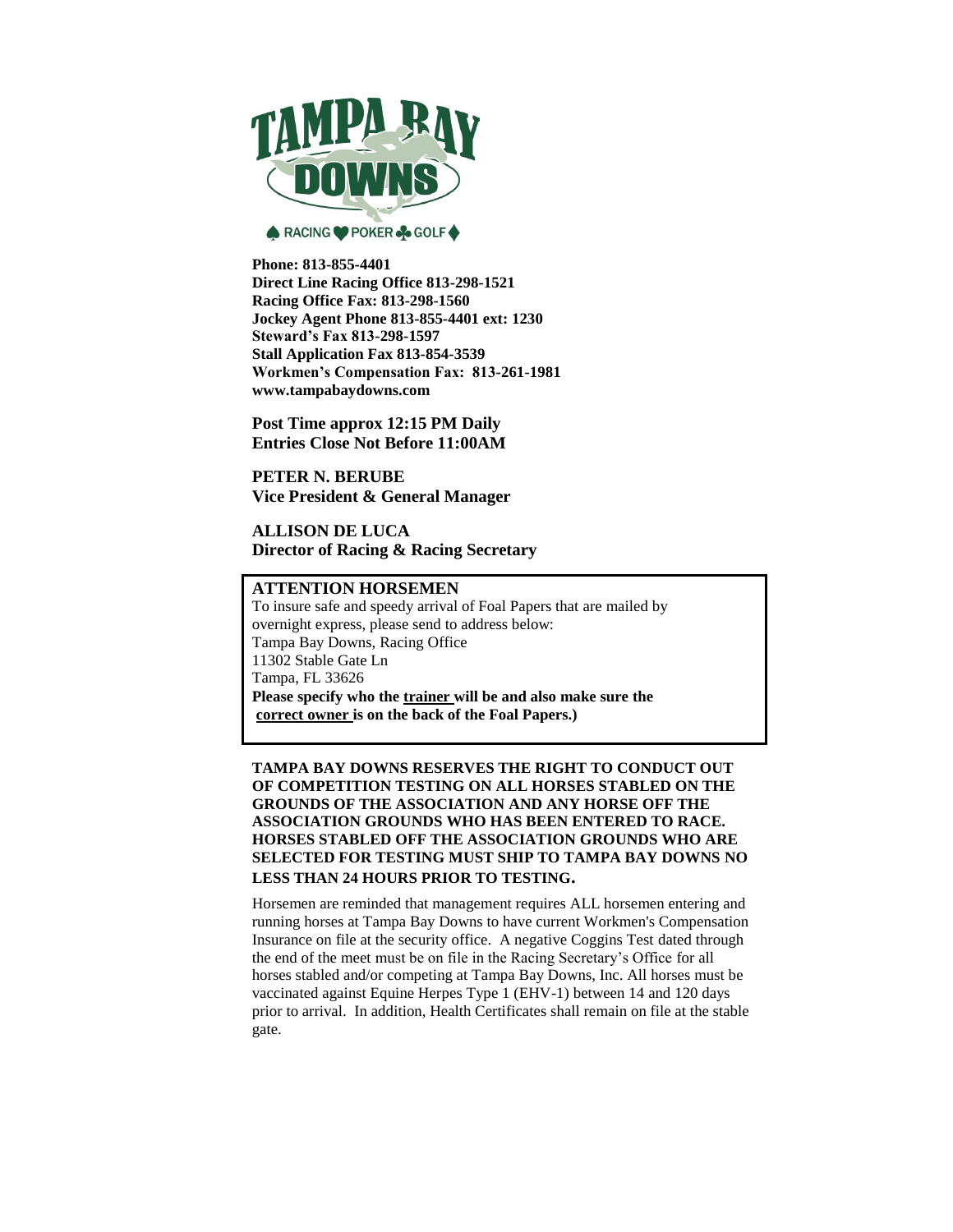# *2021-2022 RACING CALENDAR* Approximate Post Time 12:15 pm

|    | <b>JULY 2021</b> |    |    |    |    |    |    |    | <b>NOVEMBER 2021</b> |    |    |     |    |
|----|------------------|----|----|----|----|----|----|----|----------------------|----|----|-----|----|
| D  | M                | т  | W  | т  |    | S  | Ø  | M  | m                    | W  | m  |     | S  |
|    |                  |    |    | ×  | B  | x  |    | W  | X                    | s. | ×  | S   | O  |
| B  | n                | W  | B  | U  | 10 | m  | W  | B  | u                    | Ю  | m  | w   | B  |
| 82 | B                | U. | 16 | m  | W  | B  | 18 | 15 | K                    | W  | 18 | IU. | 20 |
| 80 | 20               | m  | w  | 23 | W. | 25 | m  | m  | Ж                    | 24 | 25 | 26  | 27 |
|    |                  |    |    |    |    |    | 28 | 20 | 30                   |    |    |     |    |
|    |                  |    |    |    |    |    |    |    |                      |    |    |     |    |

|              |   |    |    |    | <b>NOVEMBER 2021</b> |    |    |    |    |    |
|--------------|---|----|----|----|----------------------|----|----|----|----|----|
| W            | т | F  | S  | S  | M                    | т  | W  | т  | F  | Ø  |
| 1            | W | B  | Z. |    | U                    | W  | s. | Ľ! | W  | 0  |
| S.           | U | 10 | U  | ×  | B                    | U  | 10 | u  | p  | U  |
| B            | m | 18 | B  | r  | 16                   | 10 | w  | B  | 10 | m  |
| $\mathbf{z}$ | X | 22 | X  | m  | m                    | 23 | 24 | 25 | 26 | 27 |
|              |   |    |    | 23 | 29                   | 30 |    |    |    |    |
|              |   |    |    |    |                      |    |    |    |    |    |

|    | <b>DECEMBER 2021</b> |   |    |    |    |    |  |  |  |  |  |  |  |
|----|----------------------|---|----|----|----|----|--|--|--|--|--|--|--|
| S  | М                    | т |    |    | F  | S  |  |  |  |  |  |  |  |
|    |                      |   |    |    | 3  |    |  |  |  |  |  |  |  |
|    |                      |   | 8  |    | 10 | 11 |  |  |  |  |  |  |  |
|    |                      |   | 15 |    | 17 | 18 |  |  |  |  |  |  |  |
|    |                      |   | 22 | 23 | 24 | 25 |  |  |  |  |  |  |  |
| 26 |                      |   | 29 |    | 31 |    |  |  |  |  |  |  |  |
|    |                      |   |    |    |    |    |  |  |  |  |  |  |  |

|    |    |     |    | <b>JANUARY 2022</b> |    |         |    |    | <b>FEBRUARY 2022</b> |    |    |    |    |
|----|----|-----|----|---------------------|----|---------|----|----|----------------------|----|----|----|----|
| P  | M  | m   | W  | m                   |    | O<br>Đ. | O  | M  | m                    | W  |    |    | S  |
|    |    |     |    |                     |    |         |    |    |                      |    | N  |    |    |
|    | B  | ×   |    | 30                  |    | ഹ<br>o  | O  | W  | 83                   | g  | m  | 11 | 12 |
|    | m  | ,,, | 12 | B                   | 14 | 15      | 13 | 12 | B                    | 16 | W  | 18 | 19 |
| 16 | w  | 18  | 19 | 20                  | 21 | 22      | 20 | m  | m                    | 23 | X. | 25 | 26 |
| 23 | 24 | 25  | 26 | 27                  | 28 | 29      | 27 | 28 |                      |    |    |    |    |
| 30 | SI |     |    |                     |    |         |    |    |                      |    |    |    |    |

| M  | т<br>8 | W<br>∍<br>g | т<br>Ю | F<br>11 | S<br>5<br>12 |
|----|--------|-------------|--------|---------|--------------|
|    |        |             |        |         |              |
|    |        |             |        |         |              |
|    |        |             |        |         |              |
| e. | b      | 16          | b.     | 18      | 19           |
| 28 | 22     | 23          | DZ 1   | 25      | 26           |
| 28 |        |             |        |         |              |
|    |        |             |        |         |              |

|    | <b>MARCH 2022</b> |    |    |    |    |    |        | <b>APRIL 2022</b> |    |    |    |    |    |
|----|-------------------|----|----|----|----|----|--------|-------------------|----|----|----|----|----|
|    | М                 | m  | w  |    |    |    | O<br>O | M                 | m  | W  |    |    |    |
|    |                   |    |    | B  |    |    |        |                   |    |    |    |    |    |
|    | 46                | ×  | o  | 10 | 11 | 12 | A.     | Ľ!                | ×  | n  | 9  |    |    |
| 13 | œ                 | 16 | 16 | w  | 18 | 19 | 10     | m                 | w  | 13 | œ. | 15 |    |
| 20 | p.                | W) | 23 | m  | 25 | 26 | 17     | 18                | O. | 20 | m  | 22 | 23 |
| 27 | 28                | W  | 30 | IJ |    |    | 24     | 25                | 20 | 27 | R) | 29 |    |
|    |                   |    |    |    |    |    |        |                   |    |    |    |    |    |

|    |    |    |    |    |        | <b>APRIL 2022</b> |     |    |    |    |        |
|----|----|----|----|----|--------|-------------------|-----|----|----|----|--------|
|    | w  |    |    | ט  | ⌒<br>O | М                 | m   | W  |    | F  | O      |
|    | ↵  | ×  |    |    |        |                   |     |    |    |    | ∍<br>∠ |
| 8  | Q  | Ю  | 11 | 12 |        | 88                | S.  | n  | W  | σ  | g      |
| 15 | 16 | W  | 18 | 19 | 10     | w                 | ipa | 13 | U. | 15 | 16     |
| 22 | 23 | 24 | 25 | 26 | 17     | 18                | O.  | 20 | W. | 22 | 23     |
| W  | 30 | w  |    |    | 24     | W                 | 20  | 27 | W. | 29 | 30     |

|              | <b>MAY 2022</b> |    |    |    |    |    |  |         | <b>JUNE 2022</b> |     |    |    |    |     |
|--------------|-----------------|----|----|----|----|----|--|---------|------------------|-----|----|----|----|-----|
| S            | М               | m  | W  |    |    | N. |  | c<br>D. | М                | m   | W  |    | F  | S   |
|              | W               | x  |    | 5  | 6  | -  |  |         |                  |     | W  | W  | ×  | 3   |
| 8            | U               | m  | n  | p  | R) | 88 |  | X       | s                | ▧   | B  | U  | m  | WI. |
| B            | 80              | W  | 18 | w  | W) | W  |  | p       | 83               | 88  | B  | m  | W  | 88  |
| $\mathbf{z}$ | DR.             | 24 | 25 | 26 | M  | 28 |  | U       | 20               | e i | M  | 23 | w. | 85  |
| W            | 30              | W  |    |    |    |    |  | 26      | W                | 83  | W) | 30 |    |     |
|              |                 |    |    |    |    |    |  |         |                  |     |    |    |    |     |
|              |                 |    |    |    |    |    |  |         |                  |     |    |    |    |     |

| S | м | Т  |   | т  |   | S |
|---|---|----|---|----|---|---|
|   |   |    |   | G) | S | B |
|   | î |    | ъ |    |   |   |
|   |   | ×  |   | n  |   | b |
|   |   |    |   |    |   |   |
|   |   | 40 |   | 30 |   |   |

**LIVE RACING SIMULCASTING ONLY CLOSED**

**Closed: 11-25-21 (Thanksgiving), 12-25-21 (Christmas), 04-17-22 (Easter) Gates Open at 11:00 am; Post Time Approximately 12:15 pm Special Noon Post Time - Saturday March 12, 2022 & Saturday May 07, 2022 813.855.4401 [∙ www.tampabaydowns.com](http://www.tampabaydowns.com/)**

*SUBJECT TO CHANGE WITHOUT NOTICE*

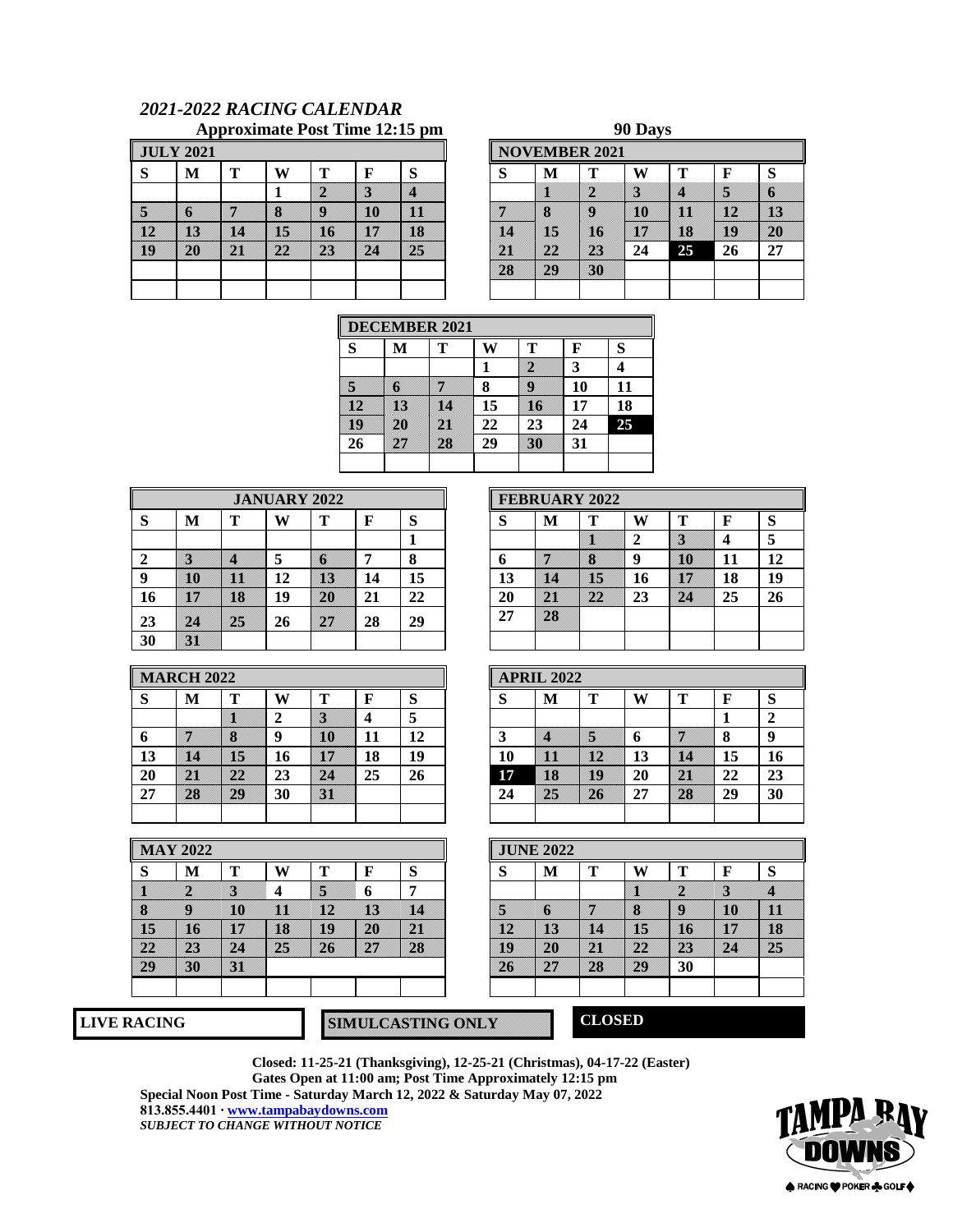# **TAMPA BAY DOWNS ELIGIBILITY RULE**

Stalls will not be allotted for horses which have raced for a claiming price of \$3,500 or less and have not finished first, second or third for a claiming price of \$4,000 or more in one or more of their last six starts unless approved by the racing secretary. Stalls will not be allotted for five year-old and older maidens unless approved by the racing secretary. **Six year old maidens and older with more than ten starts may not run at the meet unless approved by the racing secretary.**

#### **WORKMEN'S COMPENSATION**

It is mandatory that any horsemen that wish to enter, race, or work any horses at Tampa Bay Downs have valid WORKMEN'S COMPENSATION Insurance, and thus shall be liable for medical expense compensation for disability and compensation for death. Horsemen must have current Workmen's Compensation Insurance on file at the security office. Ship-ins for racing and "Work and Go" must have Health and Coggins with their Workmen's Compensation Insurance at the Stable Gate. They will not be allowed to run without insurance. This rule pertains to all horsemen regardless of the size of the stable or workforce, including self-employment.

#### **DEPOSITS TO THE HORSEMEN'S BOOKKEEPER**

**Checks okayed for deposit to horsemen's accounts cannot be used for claiming purposes until seven (7) business days after the date of deposit, under rule 105(10)** "no money shall accompany the claim. Each person, desiring to make a claim, must first deposit with the horsemen's accountant the whole amount of the claim in cash including all taxes, for which a receipt will be given unless at the time of depositing said claim he shall have such amount to his credit with the horsemen's accountant (**if after the claim has been processed and the horse was eligible for a sales tax exception the difference will be available the next racing day.**"

**This rule applies also to foreign checks, including Canadian, and all such checks must also be in U.S. funds. Cashiers checks may be held for forty-eight hours (48) after date of deposit.**

**Wire transfers must be received at Tampa Bay Downs no later than 12 Noon to be available for claiming purposes that day. The claimant must verify said transfer with the Horsemen's Bookkeeper.**

**WIRE TRANSFER TO OWNERS ACCOUNTS SUNTRUST BANK 401 E JACKSON STREET 10th FLOOR TAMPA, FL 33602 800-786-8787**

**FOR CREDIT TO – Tampa Bay Downs, Inc. Horseman's Account 11225 Race Track Rd Tampa, FL 33626**

**Routing Number for Wire Transfers 061000104 Account Number 1000090140434 For further credit to – name on owner's account**

**PLEASE NOTE: THERE WILL BE A \$25.00 CHARGE TO YOUR ACCOUNT WHEN THE WIRE IS RECEIVED** 

**Any cash deposits received of \$10,000.00 or more shall require the filing of IRS Form 8300, and multiple cash deposits may be aggregated when deemed appropriate.** 

**Tampa Bay Downs may at their discretion hold foal papers of owners having a negative account balance.**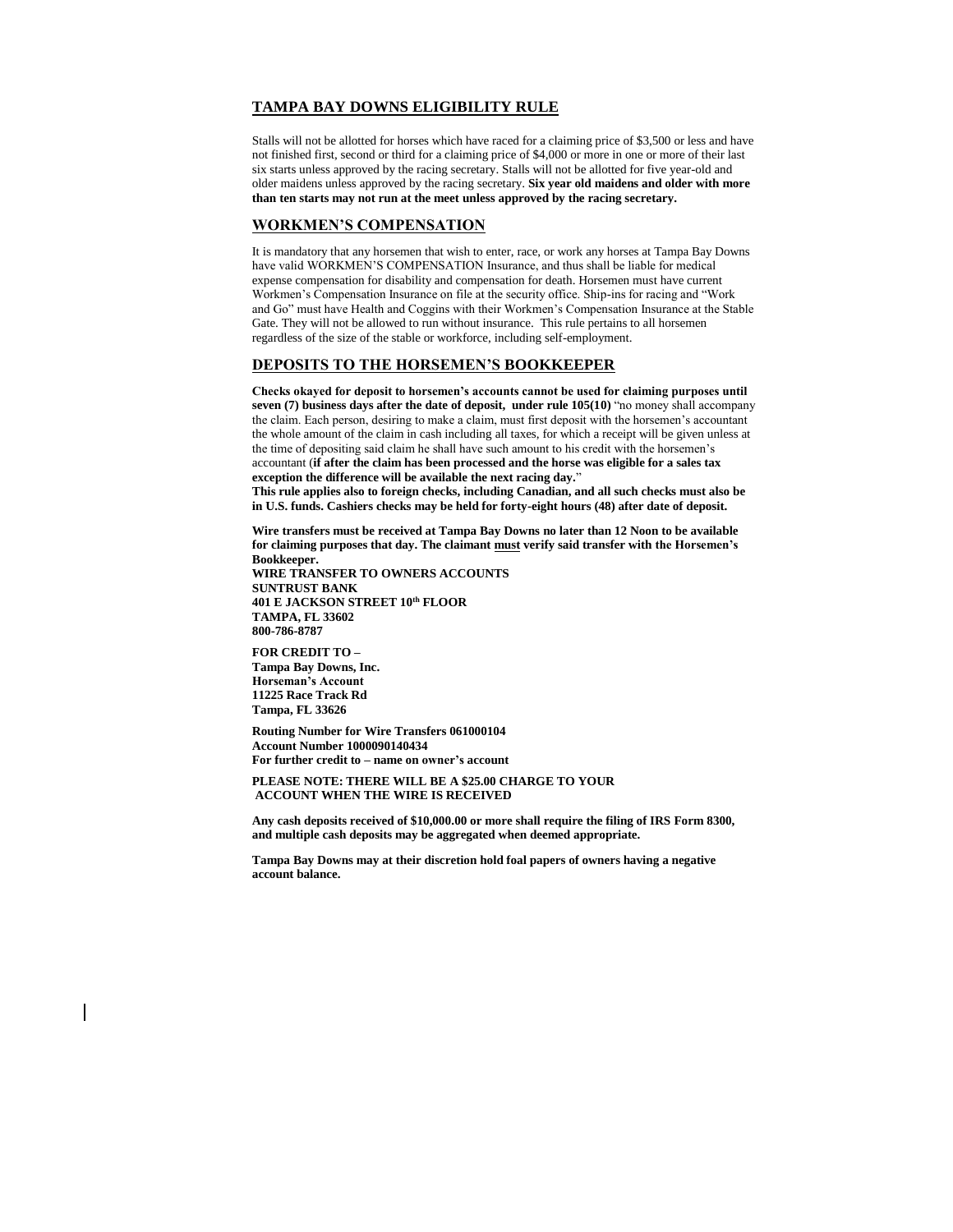# **WORK & GO REGULATIONS**

A "Work & Go" is just that. In early enough to train and be out by 10:00 A.M. Your horse(s) must have a Health Certificate, and Coggins. The trainer must present his/her valid workmen's compensation.

A "Race & Go" again is just that. Check-in by 10:30 A.M. to the stall(s) assigned to you. If someone is in your stall - contact the Stallman; do not help yourself to another stall. Being in a stall not assigned to you could result in your horse being scratched, as from time to time the Stewards, State, track Vets, or Clocker may have need to contact you. Once your horse has raced and cooled out you are expected to leave the grounds.

If for any reason your horse is unable to leave after training or racing contact the Stallman (Carlos Garcia 410-963-8387) or Stable Gate.

Anyone not permanently stabled at Tampa Bay Downs will use the stall assignment issued at the Stable Gate upon arrival. All "Race & Go" horses must be recorded with the stall office, no exceptions; Work and Go Stalls, are in Barn 30, select any empty stalls 75 through 85.

## **IMPORTANT SHOE RULE INFORMATION**

**Toe grabs with a height greater than two millimeters (.07874 inches) on front horseshoes will be banned from all horses racing and training at Tampa Bay Downs; Tampa Bay Downs further eliminates bends, jar caulks, stickers, or any other traction device on front hooves.**

# **REPORTABLE DISEASES**

Veterinarians are to report to the Association Veterinarian any horse(s) suspected of being infected with or demonstrating the symptoms consistent with any of the following disease/organisms:

- Equine rhinopneumonitis / Equine Herpesvirus Type 1
- Streptococcus equi
- Equine encephalitis (Eastern/Western/Venezuelan)
- West Nile Virus
- Equine Viral Arteritis
- Vesicular conditions
- Equine Infectious Anemia
- Any disease classified by the USDA as a foreign animal disease

In the absence of a specific presumptive diagnosis, the presence of infectious disease affecting fifteen (15) percent or more of horses in a barn must be reported.

#### **Cornell™ Collar Procedures**

The trainer must submit a letter to the Stewards from a licensed Florida veterinarian stating the use of the Cornell™ collar is justified and appropriate for use on the horse in question. The trainer shall be responsible for the proper placement of the Cornell™ collar.

Use of the Cornell™ collar must be declared at the time of entry for that race.

Once a horse races with the Cornell™ collar, it must continue to race with this equipment unless the attending Florida licensed veterinarian submits a letter to the Stewards stating that use of the Cornell™ collar is no longer appropriate for that horse.

Only authentic Cornell™ collars will be approved for such use. No knock-offs or substandard/homemade equipment will be allowed for use.

Once a horse has had the equipment approved, and if at some later date that equipment is no longer appropriate, then use of the Cornell™ collar is prohibited. However, if the horse in question has a different trainer, they may re-certify the horse following the initial procedures outlined herein.

# **All horses must be tattooed/micro chipped prior to racing – no exceptions.**

*Per Order of the Stewards*

.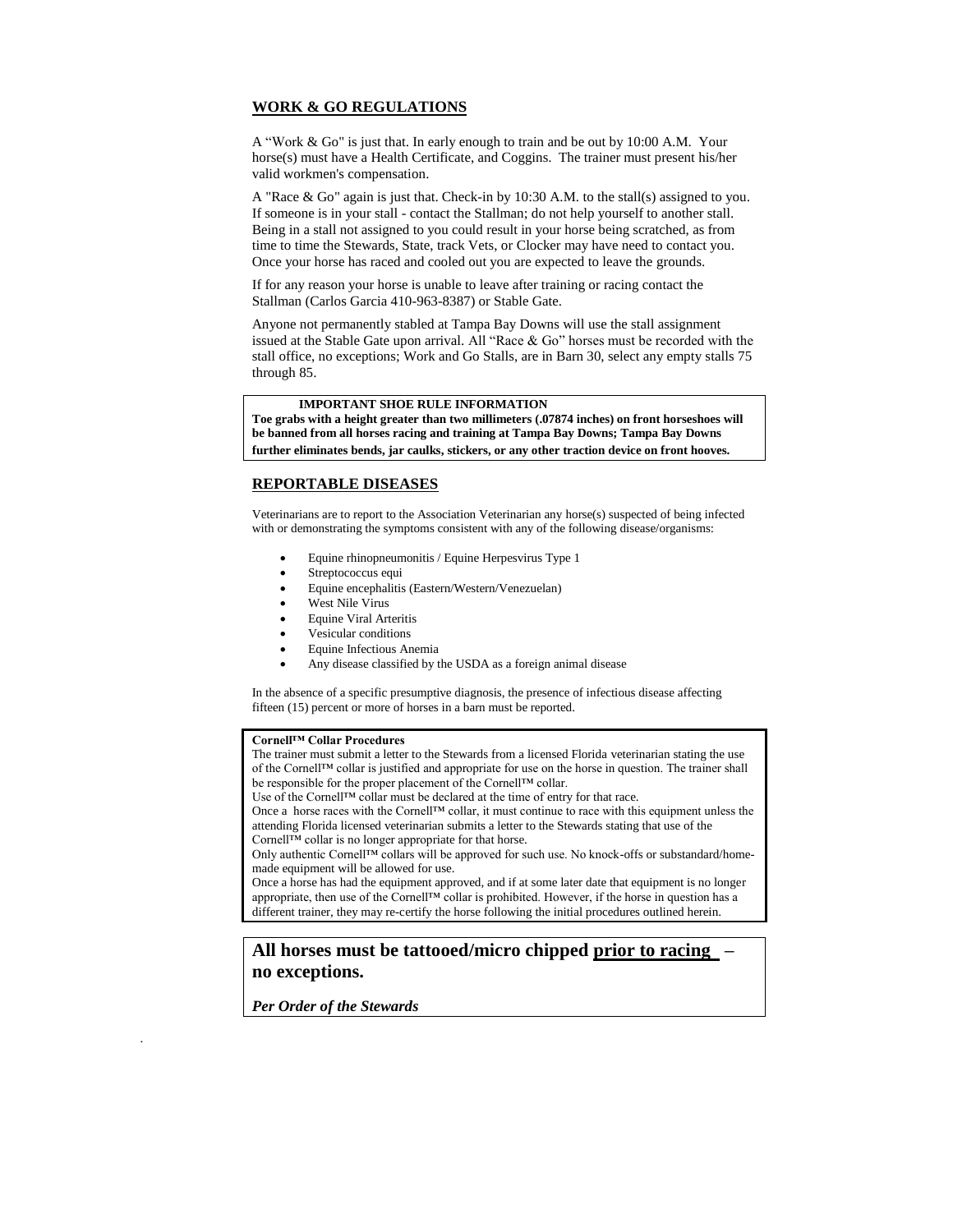# **TAMPA BAY DOWNS ENVIRONMENTAL COMPLIANCE**

Tampa Bay Downs is committed to environmental compliance with all federal, Florida and local environmental laws and regulations, and to the stewardship of all natural resources, especially water. Tampa Bay Downs' facilities are designed to prevent any man-made or other pollutant, from entering any water body. Specially, the facility is designed and managed so that horse manure, bedding, and wash water are carefully handled, transported and stored to avoid exposure to storm water and to any storm water drain or conveyance. Proper manure handling and horse wash down practices are described in the Tampa Bay Downs Stall Application Contract and this Tampa Bay Downs Condition Book . In addition to the rules and practices described in elsewhere in this Conditions Book, all persons (Owners, Trainers, Jockeys and their respective employees) must at all times strictly comply with the following:

- **1. Do not place or deposit any manure or bedding material anywhere at the Facility except in the covered, designated containment area adjacent to the barns. Any manure, bedding, etc. dropped from wheelbarrows is to be picked up and placed in the designated containment area. Any manure deposited by your horse during/after exercising on Hot-Walkers must be picked up and deposited in the designated containment area**
- **2. Do not wash horses anywhere except at the horse wash racks which are specifically designed to capture wash water and are adjacent to the barns.**
- **3. Do not deposit any horse manure, bedding, or wash water nearby or into any ditch, storm-water drain, surface water, creek, dip or grassy area.**
- **4. Do not make, create or dig any ditch, cut, channel or conveyance, or create any plumbing or piping structures or connections, for any purpose, at any time anywhere at the Facility.**
- **5. Do not divert any wash water from the horse wash rack to any depression, ditch, conveyance, grassy area, or storm-water drain.**
- **6. Hay, manure, shavings, bedding and waste of any kind are prohibited from being washed down storm drain.**

All persons acknowledges and agrees that Tampa Bay Downs will use Video surveillance to monitor Owner, Trainer and their employee compliance with these requirements and the stable area will be subject to inspections by Tampa Bay Downs personnel.

Tampa Bay Downs may revoke all privileges and evict any person who fails to follow all of the described environmental stewardship, manure handling and horse wash down practices herein. Such persons may also be fined and subject to judicial or administrative action and Tampa Bay Downs may take other action against such persons as appropriate. Owners and Trainers acknowledge and agree that any act, omission or failure to comply with any environmental compliance element in this Conditions Book, shall be penalized as follows:

- 1. First Offense: \$250.00 per offense;
- 2. Second Offense: \$500.00 per offense;
- 3. Third Offense: \$1000.00 and immediate revocation of Owner and Trainer's Stall Application and Applicant will be required to remove all horses from Tampa Bay Downs stable area.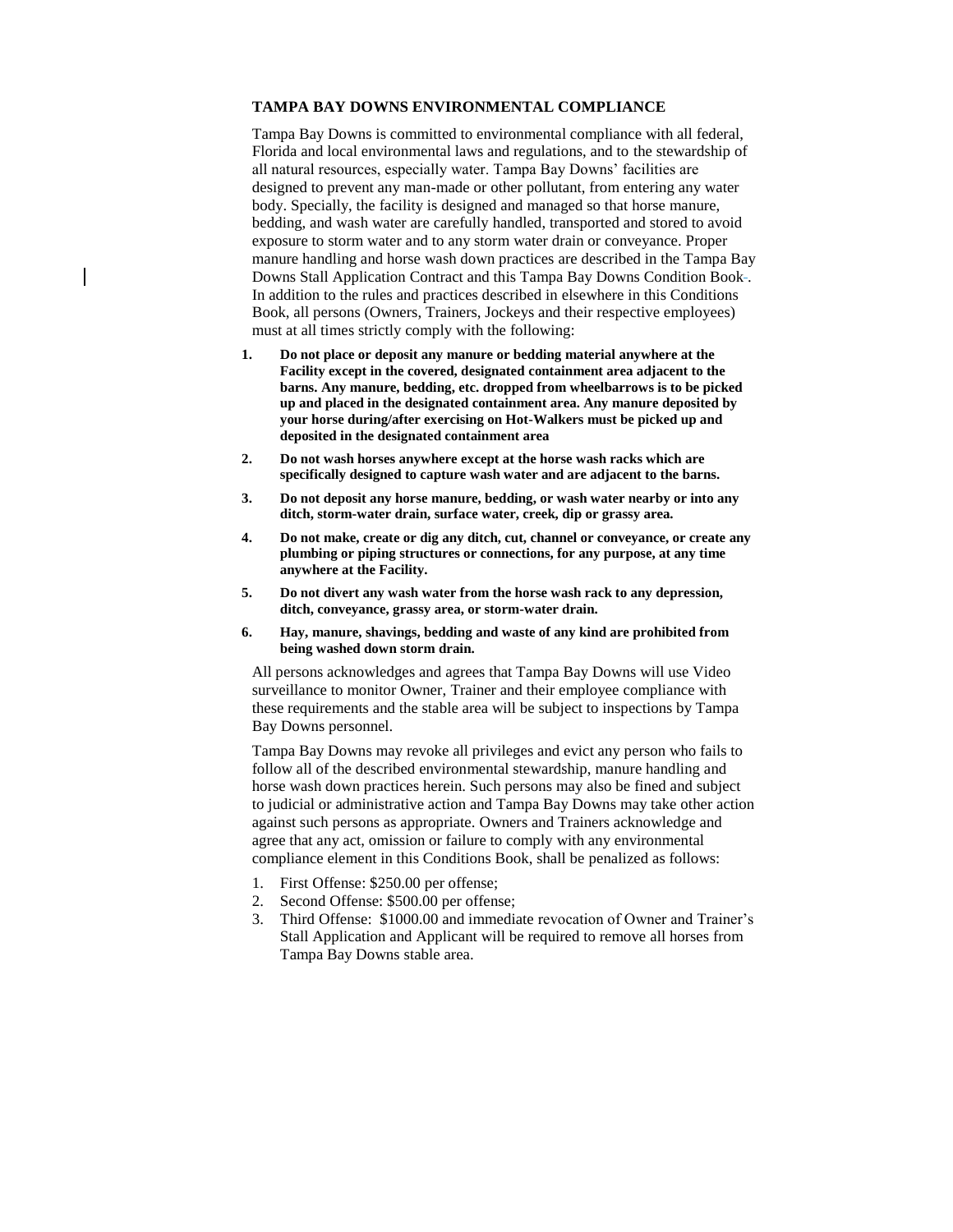### **DIVISION OF OVERNIGHT PURSES**

| <b>Starters</b> | First | Second | Third | Fourth | Fifth On |
|-----------------|-------|--------|-------|--------|----------|
| 12              | 57%   | 20%    | 10%   | 5%     | 1% each  |
| 11              | 57%   | 20%    | 10%   | 6%     | 1% each  |
| 10              | 58%   | 20%    | 10%   | 6%     | 1% each  |
| 9               | 59%   | 20%    | 10%   | 6%     | 1% each  |
| 8               | 60%   | 20%    | 10%   | 6%     | 1% each  |
|                 | 60%   | 21%    | 10%   | 6%     | 1% each  |
| 6               | 60%   | 21%    | 11%   | 6%     | 1% each  |
|                 | 60%   | 21%    | 12%   | 6%     | 1% each  |
|                 | 60%   | 22%    | 12%   | 6%     |          |

### **DIVISION OF THOROUGHBRED STAKES PURSES**

| First | Second | Third | Fourth | Fifth | Sixth |
|-------|--------|-------|--------|-------|-------|
| 60%   | 20%    | .0%   | 5%     | 3%    | 2%    |

#### **DIVISION OF FOA AND TBD/TBHBPA FUND PURSE MONIES**

| First | Second | <b>Third</b> |     |     |     |
|-------|--------|--------------|-----|-----|-----|
|       |        |              | 70% | 20% | 10% |

#### **JOCKEY MOUNT FEES**

| <b>Purse</b>            | Win | 2 <sup>nd</sup> | 3 <sup>rd</sup> | Unplaced |
|-------------------------|-----|-----------------|-----------------|----------|
| \$10,000-\$14,999       | 10% | \$100           | \$70            | \$70     |
| \$15,000-\$19,999       | 10% | \$150           | \$90            | \$70     |
| \$20,000-\$24,999       | 10% | 5%              | 5%              | \$70     |
| \$25,000-\$49,999       | 10% | 5%              | 5%              | \$70     |
| \$50,000-\$99,999       | 10% | 5%              | 5%              | \$80     |
| $$100,000 \& \text{up}$ | 10% | 5%              | 5%              | \$105    |

# **JOCKEY APPRENTICE ALLOWANCES**

An Apprentice Jockey may claim the following weight allowances in all overnight races except stakes and handicaps.

- a) 10lbs. Until he or she has ridden 5 winners
- b) 7lbs. Until he or she rides an additional 35 winners
- c) 5lbs. After his or her  $40<sup>th</sup>$  winner, for one year from the date of his or her  $5<sup>th</sup>$  winner, plus any extension periods
- d) If after one year from the date of the fifth winning mount, the Apprentice Jockey has not ridden forty (40) winners, the applicable weight allowance shall continue for one more year or until the 40<sup>th</sup> winners, whichever comes first. In no event may a weight allowance be claimed for more than two years from the date of the fifth winning mount, unless an extension has been granted.

**Any Apprentice that has a Certificate from a foreign country including Puerto Rico must gain permission to ride from the Head Outrider, Starter and the Board of Stewards, prior to being eligible for licensing - no exceptions.** 

# **Help Protect Your Sport's Integrity**

**If you know of any wrongdoing within the racing community, give us a call toll free. The Thoroughbred Racing Protective Bureau's Integrity Hotline. 1-866-TIP-TRPB (1-866-847-8772) [www.trpb.com](http://www.trpb.com/)** *All calls are treated confidentially and you may remain anonymous.*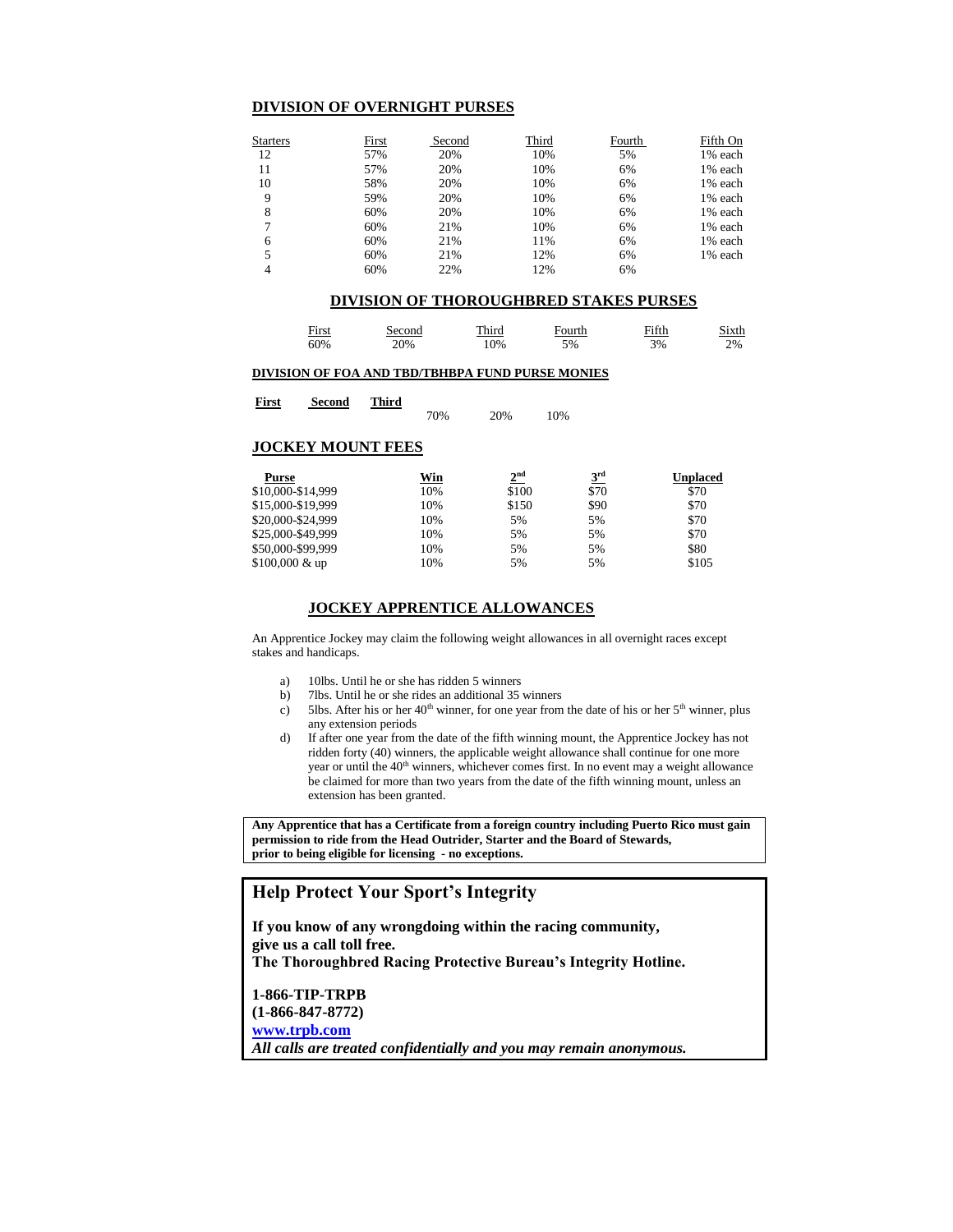### **DATE PREFERENCE SYSTEM**

(1) All horses intended for racing at Tampa Bay Downs will be assigned preference dates by the Racing Secretary. Turf Dates will be kept separately. Dates assigned will be of **four** types with the following order of preference:

**E-0 Date. All horses' Foal/Digital papers must be on file with the Racing Office on or before Friday, Nov 19, 2021 to receive an E-0 date.**

**E-Date**. This date corresponds to the day of the race entered if a horse is excluded from a race that appears on the overnight; or when a horses foal papers are submitted to the horse identifier.

#### **\*To receive a 0 Date Foal/Digital Papers must be submitted to the Racing Office by Friday, November 19, 2021.**

**R-Date.** This date corresponds to the day of a horse's most recent race at Tampa Bay Downs.

**S-Date.** This date corresponds to the day a horse is scratched from any overnight race.

(2) Preference dates remain the same regardless of a change of ownership or trainer.

(3) Horses which have established a date at the current meeting will lose that preference date should their papers be drawn from the Racing Office or demonstrate intent to race elsewhere, and must reestablish a preference date.

(4) Horses entered in the wrong race by an owner, trainer, or authorized agent shall lose their preference date.

(5) The draw of Stake and Handicap races are not subject to the date preference rules.

(6) Date preference rules will not supersede race conditions or preference on any race as follows; condition eligibility, winners' preference, Florida-bred preference or any other race condition or preference written for any races.

(7) Winners are preferred in all races where applicable.

(8) Preference will be given in order of assigned preference dates, earliest dates being first. Second part of same owner entries cannot exclude a single interest with the exception of Stakes Races.

(9**)** Maidens entering in winners races shall not receive a date unless they run.

Horses owned wholly or in part by the same owner shall run as separate wagering interests in any one race, and horses trained by the same trainer, but owned separately, shall race as separate wagering interests.

#### **SURVEILLANCE**

**By entering horse(s), owner trainer, their respective agents, employees and affiliates ("Entrant") acknowledge and agree that Tampa Bay Downs has the right to inspect and maintain surveillance on all horses located at Tampa Bay Downs, including without limitation, horse's stall, barn and all grounds in general proximity to the physical location of the horses as Tampa Bay Downs selects and deems appropriate in its sole discretion.**

**All Licensees acknowledge that security officers may be authorized to search any stall, tack or feed room that is assigned to them and/or their vehicle while on the grounds of the Association.**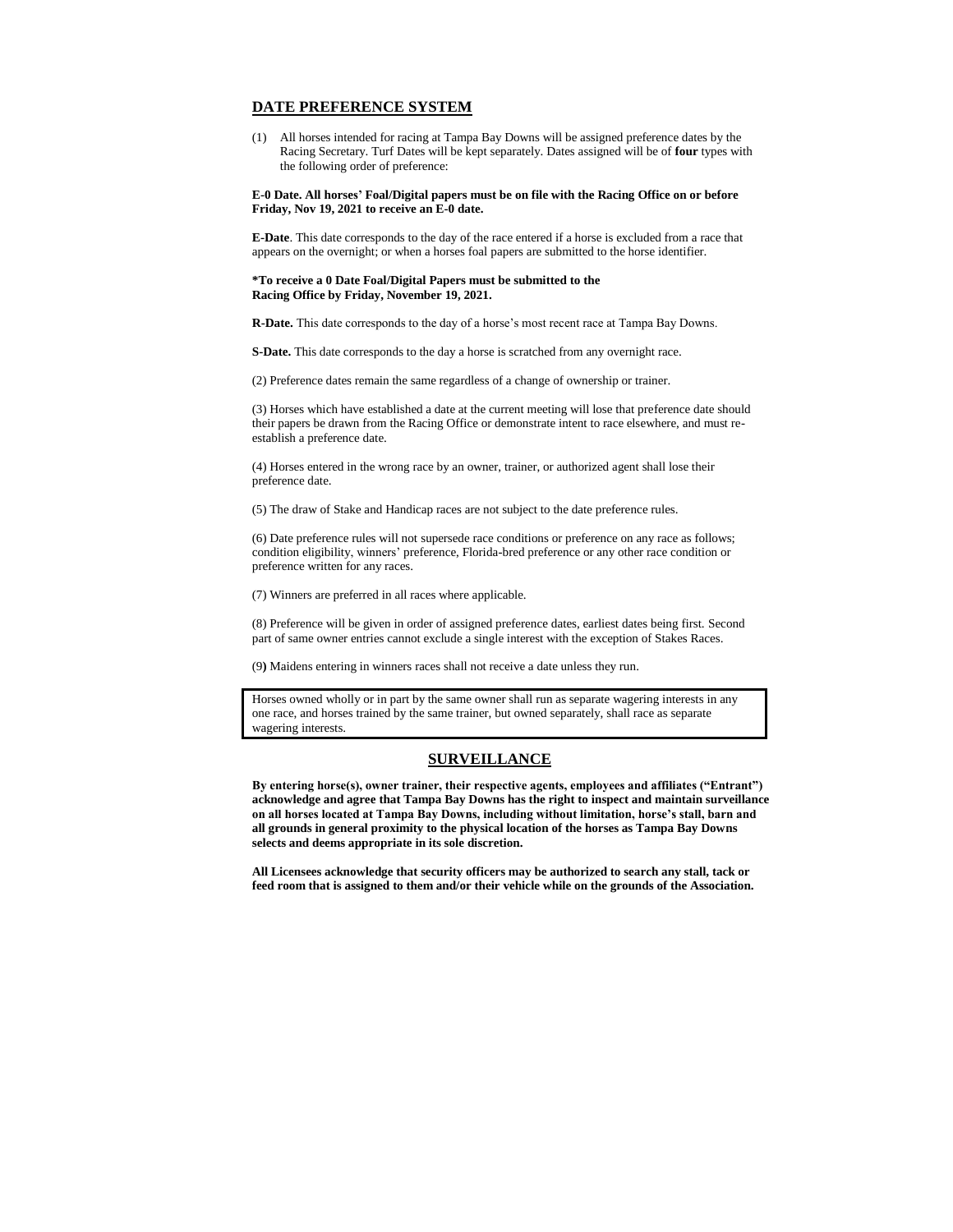# **TAMPA BAY DOWNS TURF COURSE**

## CONDITION ELIGIBILITY PREFERENCE

In turf races where the condition eligibility applies, horses which have started for a claiming price of less than \$16,000 shall not be eligible for this preference unless they have thereafter finished first, second, third or fourth for \$16,000 or above. In the event the race does not fill with horses that meet this preference, then horses that have started for \$12,500 or more may draw in if they have been first, second, third or fourth ON THE TURF in one of their last three starts.

Condition Eligibility consists of a preference to horses that are eligible for THAT specific condition when over-allotted (Example: In races written for non-winners of three races other than Maiden, Claiming or Starter, horses with two Allowance wins will be given first preference.) **In allowance optional claiming races horses which meet eligibility for said condition, but are entered for the claiming price, will be equally preferred to horses entered for the allowance condition.**

Also, in wide open allowance races, horses will be preferred beginning with the highest conditions achieved on down.

Tampa Bay Downs reserves the right to transfer any scheduled turf race to the main course due to track conditions.

Horses running in a race carded for the turf, but transferred to the main track will receive a "Special Turf Date."

Special dates supersede all other preference consideration except for condition eligibility, winners' preference, race conditions and Florida bred preferred races. Winners have preference for turf races where applicable.

All races transferred from the turf course to the main track will be run at the same distance, except races at One Mile will be contested at One Mile and Forty Yards.

# **Turf Course Shoe Rule Queens Plates and Queens Plates XT are the only shoes allowed on the Turf Course**

**Tampa Bay Downs, in order to present the best program possible reserves the right to use any race and/or divide any race in any order.**

**Purses are subject to Tampa Bay Downs meeting projected revenue estimates and obtaining an agreement with the horsemen's association for the 2021-22 Race Meet.**

# **IN**-**TODAY SIGNAGE**

**~**

Horses that are in to race including alternates, must have a sign (Horse In Today) attached to each stall by 7:30 a.m. the day of the race. No Exceptions. Sign must remain attached to the stall until the horse leaves to race. When a scratch of a horse has been approved by the stewards, the sign may be removed.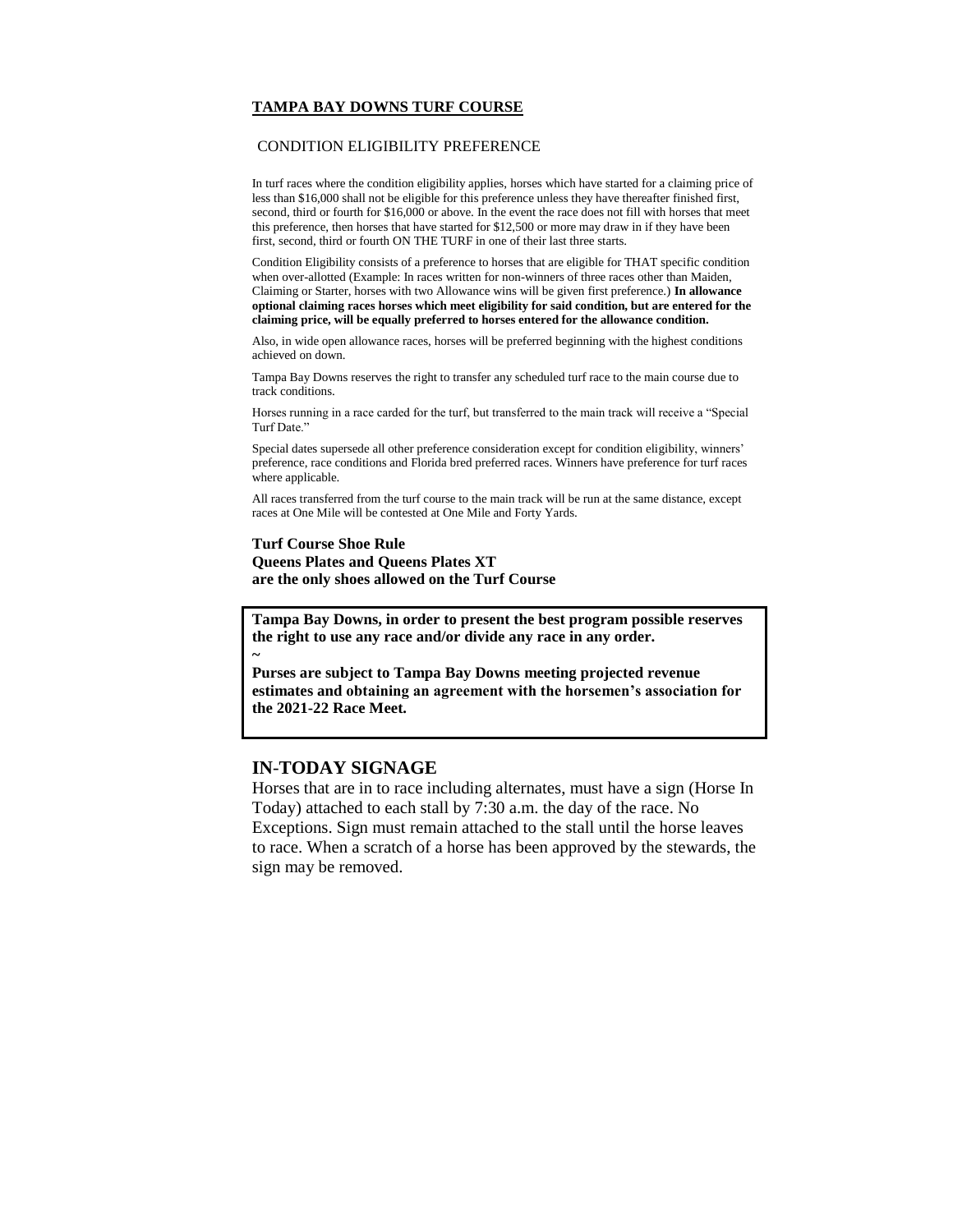

# **FTBOA FLORIDA SIRE STAKES**

The FSS program consists of races for FSS eligible horses, and includes a base program of six lucrative stakes for 2-year olds within the state of Florida. The FSS is open to FTBOA registered Florida-breds by FTBOA Florida registered sires.

To remain eligible, a yearling payment (May 15 - \$250) and a 2 year old payment (January 15 - \$250) are required.

Se[e www.ftboa.com](http://www.ftboa.com/) under the FSS tab for additional deadlines (if original deadlines were missed). Before purchasing a potential FSS horse, ensure your horse is still eligible and has maintained payments a[t www.ftboa.com](http://www.ftboa.com/) under the FSS tab or call 352-629-2160.



# **FLORIDA OWNER AWARDS**

# **FOR FLORIDA BRED HORSES REGISTERED WITH FTBOA**

Owners with registered Florida Bred Horses will be eligible for additional money in Allowance, Maiden and Claiming Races. Only the horses placing first, second and third (70%, 20% and 10%) are eligible.

The amount of money available in each eligible race will be indicated in parentheses after the basic purse value of the race. This money will be given only to the first three finishers. A horse must be registered prior to the time of entry to be eligible to participate in the Purses.

# **TBD/TBHBPA FUNDS**

Owners with registered Florida Bred Horses will be eligible for additional money in two-year old and three-year old 1X Allowance and Maiden Special Weight dirt races. Only the horses placing first, second and third (70%, 20% and 10%) are eligible and only races originally scheduled on the dirt are eligible.

The amount of money available in each eligible race will be indicated in parentheses after the basic purse value of the race. This money will be given only to the first three finishers. A horse must be registered prior to the time of entry to be eligible to participate in the Purses.

| Registration applications may be obtained from the Official Registrar. You may contact the Horse |
|--------------------------------------------------------------------------------------------------|
| Identifier at Tampa Bay Downs or contact the                                                     |
| Florida Thoroughbred Breeders' and Owners' Association,                                          |
| 801 SW 60 <sup>th</sup> Ave. Ocala, FL 34474.                                                    |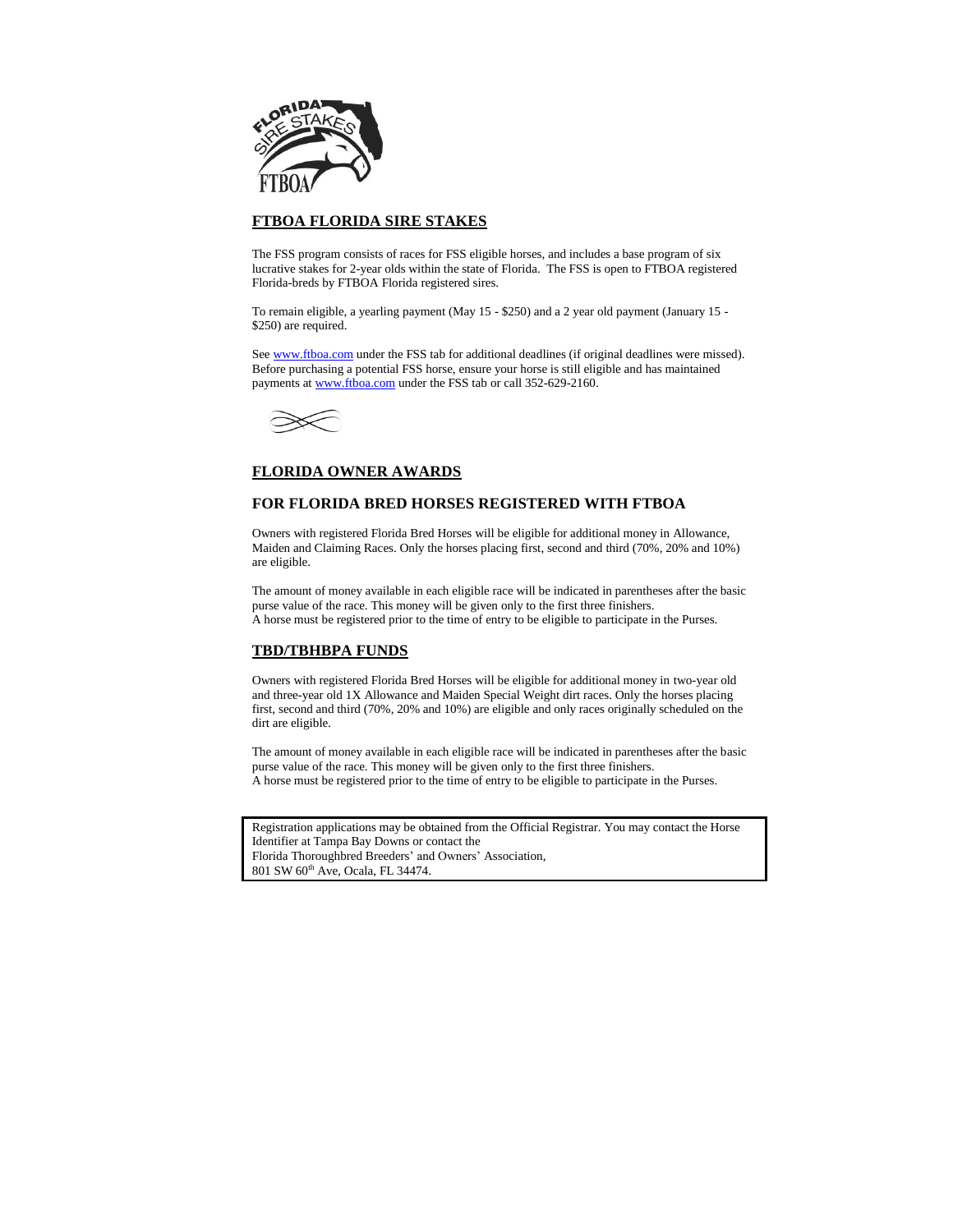# **NEW POLICY REGARDING EXTRA CORPOREAL SHOCK WAVE THERAPY**

- **1) Extra Corporeal Shock Wave Therapy (ECSW) equipment (focus shock wave and radial pressure wave) may be employed only by veterinarians licensed and in good standing with the Florida Board of Veterinary Medicine and the Florida Division of Pari-Mutuel Wagering.**
- **2) All ECSW equipment must be registered with the Security Office. The Security Office must be notified prior to all treatments and shall witness all treatments.**
- **3) All ECSW treatments are to be reported to the office of the Track Veterinarian by the administering veterinarian within twenty-four (24) hours of treatment.**
- **4) Penalties for (a) failing to notify security of the upcoming ECSW treatment (b) nonfiling or falsified reports may range from the levying of fines to the exclusion from the grounds of the Association.**
- **5) A horse receiving ECSW treatment will be ineligible to start in a race for a period of Ten (10) days post-treatment. Day One (1) will be the first calendar day after the ECSW treatment.**

Experimental drugs awaiting Federal Drug Administration approval, and drugs not authorized for use in the United States, shall not be used or possessed on the grounds of the Association. The possession of blood-doping agents with no known or legitimate therapeutic value including, but not limited to, Epogen, Procrit and Araneso and similar agents is strictly prohibited. This list of prohibited drugs will be updated as necessary.

#### **IMPORTANT STEROID NOTICE**

**\*\*\*The State of Florida is implementing Androgenic Anabolic Steroid Testing; therefore Tampa Bay Downs recommends to all trainers and veterinarians that they discontinue the administration of anabolic androgenic steroids.**\*\*\*

# **Intra-Articular Joint Injections**

(Effective 12/31/20)

(1)The use of intra articular joint injections in flat racing shall be governed by the following conditions;

(a)Treatment reporting is required pursuant to ARCI 011-010 A treated horse shall be established as ineligible to race for a period of 14 days following an intra-articular injection; (i)For the purpose of the counting number of days a horse is ineligible to run following an intra-articular injection is the first day. (ii)The horse is eligible to race on the 15th day.

### **EQUINE INJURY DATABASE**

In consideration of the acceptance of a nomination of any horse(s) to any race described in this Condition Book, the owner(s) and trainer of such horse(s) consent to the collection of information related to any injury occurring to such horse(s) occurring at Tampa Bay Downs and entry of said information into a database maintained by The Jockey Club (the "Equine Injury Database"). Said owner(s) and trainer further covenant not to sue and agree, to the maximum extent permitted by applicable law, to indemnify, release and hold harmless Tampa Bay Downs, Inc., and state- or trackappointed veterinarian collecting such information and The Jockey Club (the "Indemnified Parties") from and against any liability, cost, loss or expense of any kind or nature (including, without limitation, reasonable attorneys' fees) arising from any claim, demand, or action (a) alleging that the data entered into the Equine Injury Database (either directly or indirectly) violates the rights of the owner(s), trainer or any third party, or (b) relating to any equine injury report run, published or otherwise created by any of the Indemnifies Parties, including the owners, stewards, directors, officers, employees and agents of any of them (either directly or indirectly).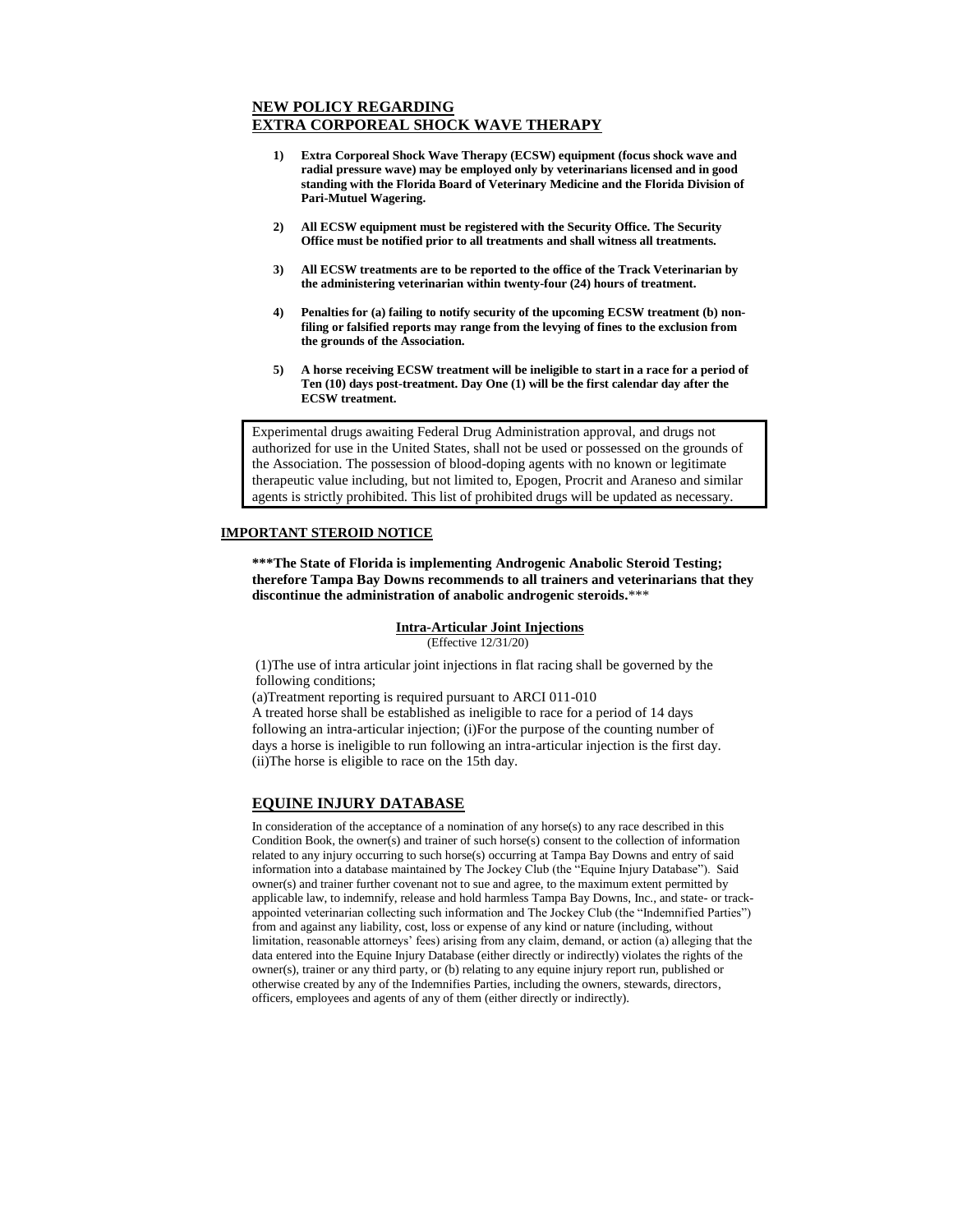#### **OWNERS, TRAINERS & JOCKEYS**

- 1) The Rules of Racing of the Division of Pari-Mutuel Wagering for the State of Florida require that all racing personnel, including owners and trainers, must be licensed prior to active participation in Racing, and that their fingerprints and photographs be on file with the Division.
- 2) Trainers are presumed to know the rules of the Division/Association, and shall be responsible for, and the insurer of the condition of the horses they enter.
- 3) Trainers shall register with the Racing Secretary all horses in their charge, giving the name, age, sex, color, breeding and ownership of each horse, and must present the Foal Certificate or Digital Certificate of such horses at the time the horses arrive on the grounds.
- 4) There shall be no borrowing or lending of stalls without the approval of the Racing Secretary or the Stall Superintendent.
- 5) The owner, trainer and/or authorized agent are responsible for the weight carried by his horse.
- 6) This Association will not be responsible for any injury to horses at any time, on any part of the premises.
- 7) Trainers or their authorized representative must register with Track Security every person in their employ not later than 72 hours after arrival of their horses, and shall be responsible for all their employees securing occupational licenses within that time. Trainers having unlicensed personnel in their employ after this period, are subject to disciplinary action.
- 8) Horses vanning in for races from Farms or Training Centers must be on the grounds by 10:30 a.m. on race day.
- 9) Trainers are responsible for having all horses that are sent to the track to work, to report the horse's name and distance to be worked to the Official Clocker.

#### **REVISED WORKOUT RULES**

- 10) A horse that has not raced within the previous 45 days must show an officially recorded workout prior to entry.
- 11) First time starters must have three (3) officially recorded workouts with at least one of the works being from the gate. Also two (2) of those works must be within forty five (45) days of the race date. The starter must approve all entries of first time starters before they can start, and such written approval must be on file with the Racing Secretary at the time of entry.
- 12) Any horse that has not raced within the previous six (6) months or more must have three (3) officially recorded workouts, one of which must be from the Starting Gate prior to entry. Also two (2) of those works must be within forty five (45) days of the race date. Any horse that has not raced within the past six (6) months shall be permitted to start only upon approval of the Track Veterinarian and Starter.
- 13) Any horse that has not raced in the previous twenty four (24) months, or any six (6) year old or older first time starter, must fulfill the following requirements before being allowed to enter or start.
	- a) Must have three (3) officially recorded workouts within sixty (60) days of the race date with at least one of which must be one-half (½) mile from the starting gate at Tampa Bay Downs in :52 seconds or better and be approved by the starter. Also two (2) of those works must be within forty five (45) days of the race date.
	- b) Gate Work must be observed and approved by an association veterinarian.
	- Blood will be drawn following the Gate Work by an association veterinarian at the owners or trainers expense and tested as a Race Day Panel and cleared by the testing laboratory before being allowed to enter or start.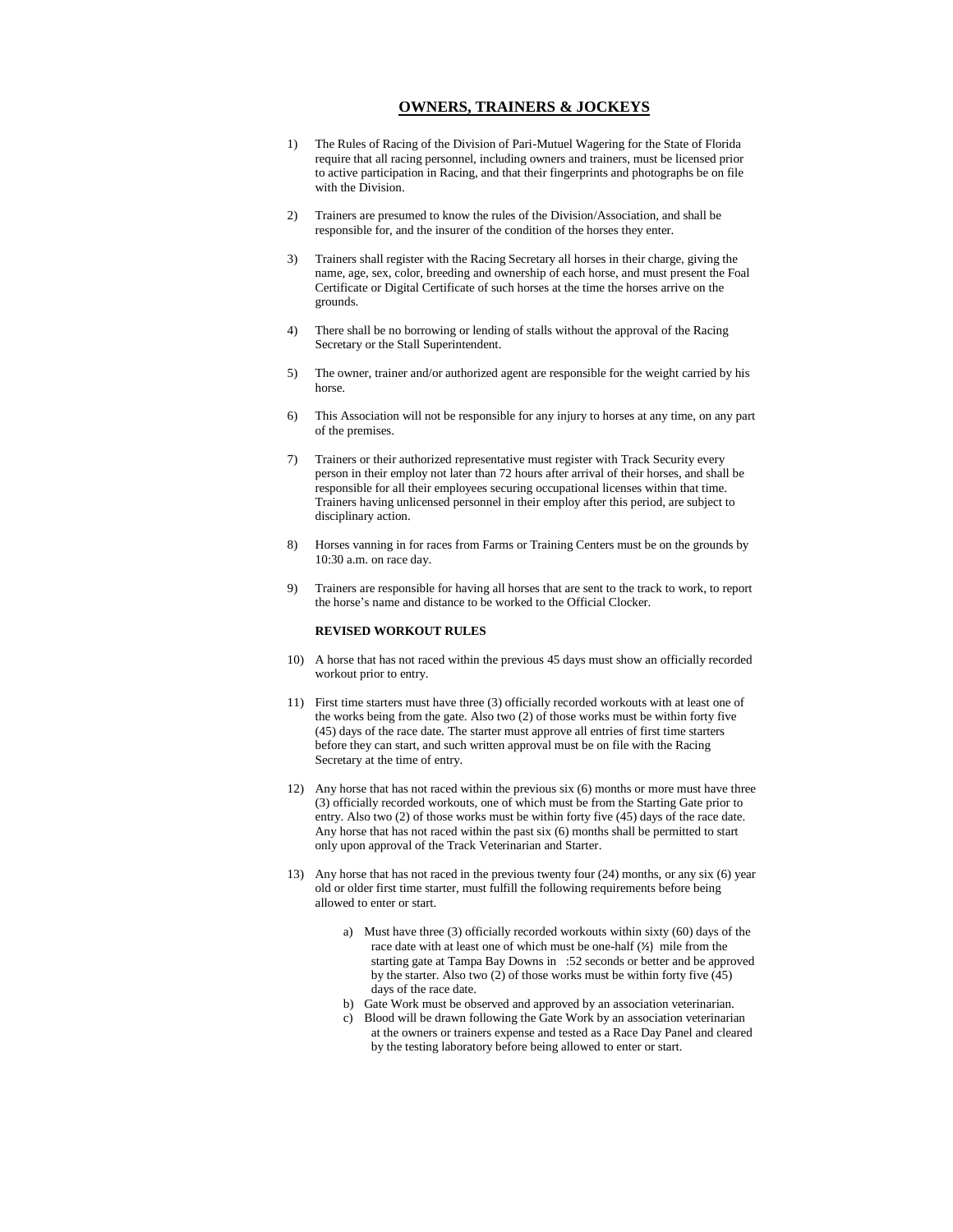- 14) It shall be a violation for a licensee to scratch a horse entered to race at Tampa Bay Downs in order for said horse to race at any other racetrack. Violation of this rule, absent of mitigating circumstances, will be subject to fine. This rule shall not pertain to stake races at Tampa Bay Downs.
- 15) All foreign (imported) horses must be approved by the Starter before entering.
- 16) No horse shall be allowed to start unless his Foal Certificate/Digital Certificate is on file, and has been officially tattooed under the upper lip or foals of 2018 or later micro chipped.
- 17) All horses that will be stabled or intend to race at Tampa Bay Downs, Inc., must show proof that they have been tested negatively for Equine Infectious Anemia (Coggins Test).
- 18) A change of Blinker Equipment must be approved by the Starter and Stewards, and reported to the Racing Secretary at time of entry.
- 19) All horses will carry their equipment to post, except by permission from the Stewards.
- 20) Bar Shoes must be reported at time of entry every time the horse is entered. Discontinuance must also be reported at time of entry.
- 21) Horses will not be allowed to run with no shoes (barefoot).
- 22) Toe grabs with a height greater than two millimeters (.07874 inches) on front horseshoes will be banned from all horses racing and training at Tampa Bay Downs; Tampa Bay Downs further eliminates bends, jar caulks, stickers, or any other traction device on front hooves.
- 23) No outer rims shoes on the front hooves on the Main Track**.**
- 24) Turn Down Shoes are not permitted on either the main or turf courses.
- 25) Queens Plates and Queens Plates XT are the only shoes allowed on the Turf Course. No shoes with caulks, raised toes, mud nails, or bent shoes will be allowed.
- 26) No ponies are permitted in the paddock enclosure except by special permission from the Stewards.
- 27) Trainers desiring to work out a horse between races must obtain permission from the Racing Secretary, who will notify the Stewards. Permission for any workout after the finish of a race must be obtained from the Stewards.
- 28) Trainers are responsible for having their horses in the paddock at the proper time. If a horse arrives late, resulting in a delay of the post parade or scratching the horse, the responsible trainer or his/her assistant is subject to a fine.
- 29) Permission to school horses in the Paddock must be obtained from the Paddock Judge. The Paddock Judge can be reached through the Racing Office and the person accompanying the horse is required to wear a Schooling Vest, available at the Stall Office.
- 30) Proper attire in the Paddock will be required for all owners, trainers and grooms.
- 31) All pony persons taking horses to the post in the post parade must wear shirts and/or jackets, helmet covers and use Association saddle towels, which will be available for purchase in the Maintenance Office. Pony persons will be expected to keep their mounts well groomed and their tack clean. Grooms will be provided with number vests, which are located in the Stall Office. All grooms must wear the numbered vests when they are with their horse in the paddock and walking rings.
- 32) Freelance pony persons shall fill out a stall application, which must be approved by the Racing Secretary. Ponies approved by the Racing Secretary must be kept in the stalls assigned to them. Violators of this rule will be subject to having their stalls cancelled as well as their right to pony revoked.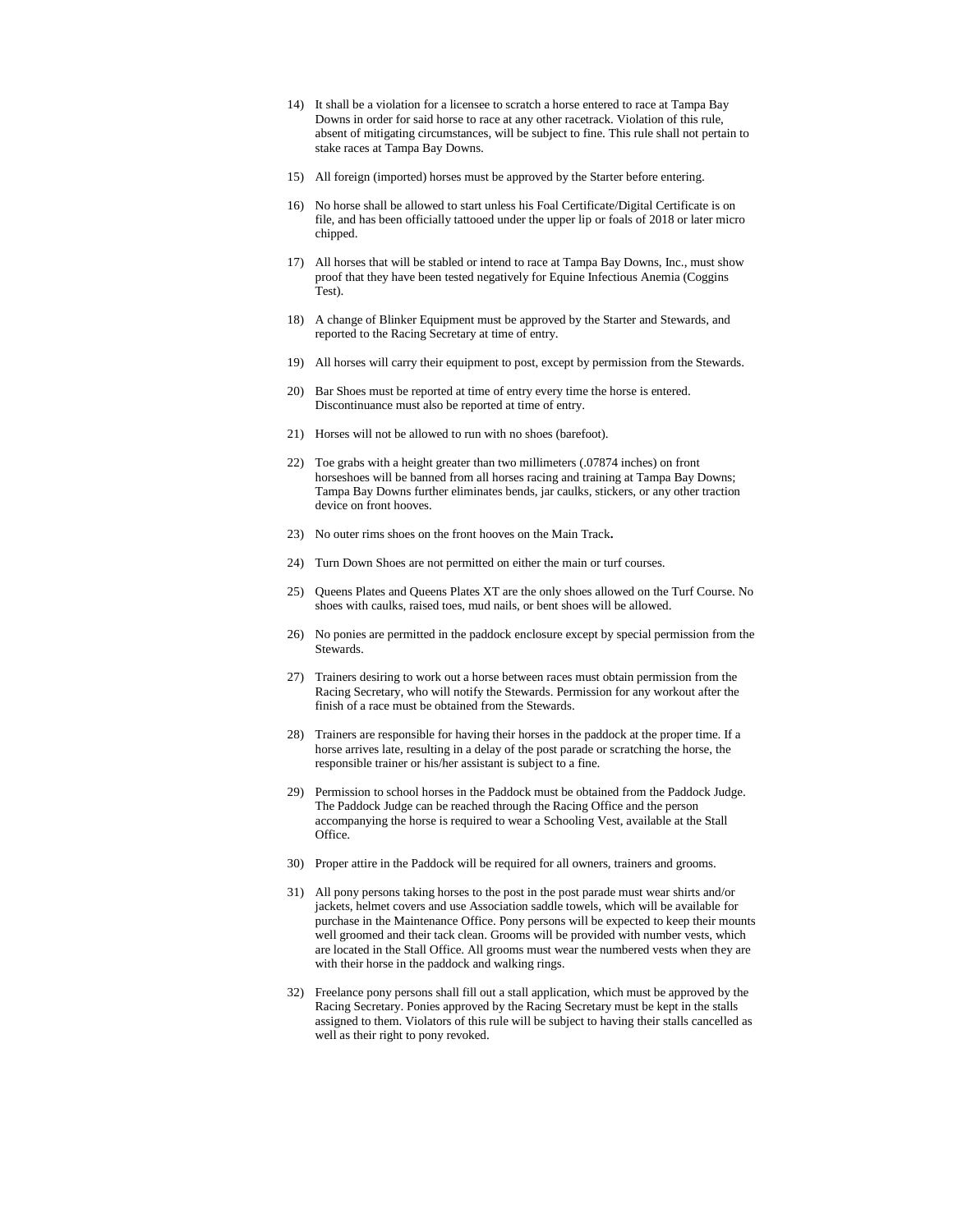- 33) All persons astride a horse while on the grounds of Tampa Bay Downs are prohibited from using cellular phones.
- 34) Same owner entries will race un-coupled.
- 35) Any Owner or Trainer that has two (2) horses that are separate wagering interests in any race, and scratches one or both horses for any reason (excluding stakes or races taken off of the turf) said horse shall be placed on the appropriate list (Vets List, Stewards List, etc.) and will not be allowed to enter for a period of ten (10) days, day one will the day following the race.
- 36) Any change of Trainer or Ownership of a horse must be reported to the Stewards and filed with the Racing Secretary and approved by the Stewards.
- 37) Alterations in the sex of a horse must be reported by its Owner or Trainer to the Racing Secretary or Horse Identifier. Notwithstanding any designation of Sex in the racing program or in any official Racing Publication, the Claimant of a horse shall be solely responsible for determining the sex of the animal claimed.
- 38) Owners or Trainers are responsible when making an entry that the sex of a horse is correct (intact male or gelding). Also to report all first time geldings since their last start to the Horse Identifier and the Racing Office. (Violators subject to a fine.)
- 39) **Two year olds will not be permitted Furosemide (Salix) within twenty-four (24) hours of the officially scheduled race post time.**
- 40) **Horses will not be permitted Furosemide (Salix) within twenty-four (24) hours of the officially scheduled race post time in any stakes race where points are earned for entry into the Kentucky Derby or Kentucky Oaks. EFFECTIVE 1/1/2021.**
- 41) **Entries will not be accepted from Jockey Agents after 10:30am. (NO EXCEPTIONS)**
- 42) An Owner or Trainer shall not enter or start a horse that is
	- Not in sound racing condition
	- On the Starter, Steward's, or Veterinarian's List
	- Barred from racing in some other State jurisdiction
	- Has impaired eyesight in both eyes
	- Has been nerved above ankle or fetlock

Any horse that has been nerved under the fetlock may be permitted to start upon permission by the Examining Veterinarian.

- 43) The entry of any horse excused for medical reasons shall be placed on the Vet's List.
- 44) Each and every horse entered to race shall be subjected to a racing soundness exam on race day. The exam shall be conducted by the official Track Veterinarian and be conducted outside of the stall to which the horse is assigned. The Track Veterinarian shall keep or cause to be kept a continuing health and racing soundness record of each horse so examined.
- 45) No alterations shall be made of any entry after closing, except to correct an error.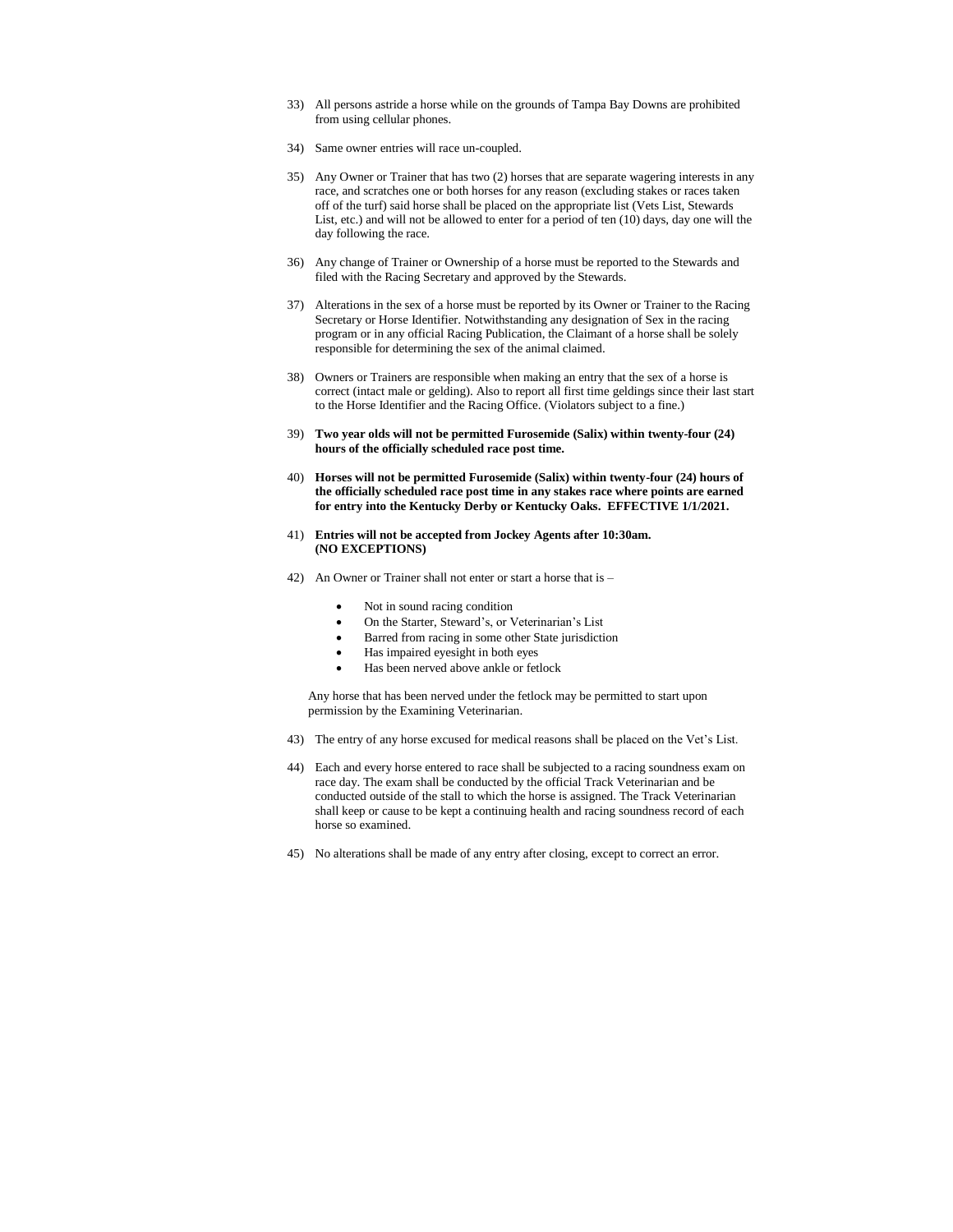- 46) A horse may not run in substitute colors more than once, except by permission from the Stewards.
- 47) Horsemen are reminded that pending circumstances caused by adverse weather conditions or veterinary reasons, all of the scratches shall be reported promptly by 9:30 a.m. on race day. The Stewards will release the scratches for races 1- 4 at 9:30am and the remainder of the card at 11:00 a.m.
- 48) Horsemen must have an apprentice jockey engaged before claiming the apprentice allowance, and such allowances can only be waived by the Stewards.
- 49) Jockeys and/or their representatives must be present at the time of the draw.
- 50) All Occupational Licenses must be renewed on July  $1<sup>st</sup>$  of each calendar year.
- 51) The entry of any person, or the transfer of any horse, may be refused without notice for reasons deemed to be in the best interests of racing.
- 52) No Trainer will be allowed to re-enter any horse that is in the body of a race, (excluding stakes races) unless granted permission from the Stewards.
- 53) Safety vests and helmets are mandatory for anyone astride a horse or pony at any time.
- 54) Jockeys are to be named at time of entry and every horse entered must have a backup jockey named. No jockey may be named to ride more than one horse in a race except if it is a same owner entry or a jockey may be named to ride a horse drawn into the main body of a race and his/her other call has drawn as an alternate.
- 55) Jockeys must fulfill all riding engagements unless released by the trainer or excused by the Stewards.
- 56) Jockeys must gain permission prior to wearing sponsor logos from both Tampa Bay Downs and the owners for which they are engaged.
- 57) A 10lb apprentice jockey will not be allowed to ride in any turf races.
- 58) A 10lb apprentice jockey will not be allowed to ride a first time starter on dirt or turf**.**
- 59) Claim time ends **Fifteen** minutes before each race as noted on the Tote Board.
- 60) At the time of entry into a claiming race, the owner or trainer may opt to declare a horse ineligible to be claimed provided the horse has been laid-off and has not started for a minimum of 120 days since its last race, and is entered for a claiming price equal to or greater than the claiming price of the horses last start.
- 61) Horses claimed, sold or transferred at Tampa Bay Downs will not constitute an entitlement to stalls.
- 62) An owner must have started a horse at the meet or have a Steward approved certificate to claim at Tampa Bay Downs.
- 63) In claiming races, any horse is subject to be claimed for its entered price.

An Owner will be eligible to claim (or by a licensed authorized agent for the account of said owner) provided the Owner has a valid Florida Pari-Mutuel License and has started a horse at the current meet, up to or including the race in which the claim is made, and has an account with the Horsemen's Bookkeeper with the correct funds. However, no person shall claim his or her own horse or cause his or her horse to be claimed directly or indirectly.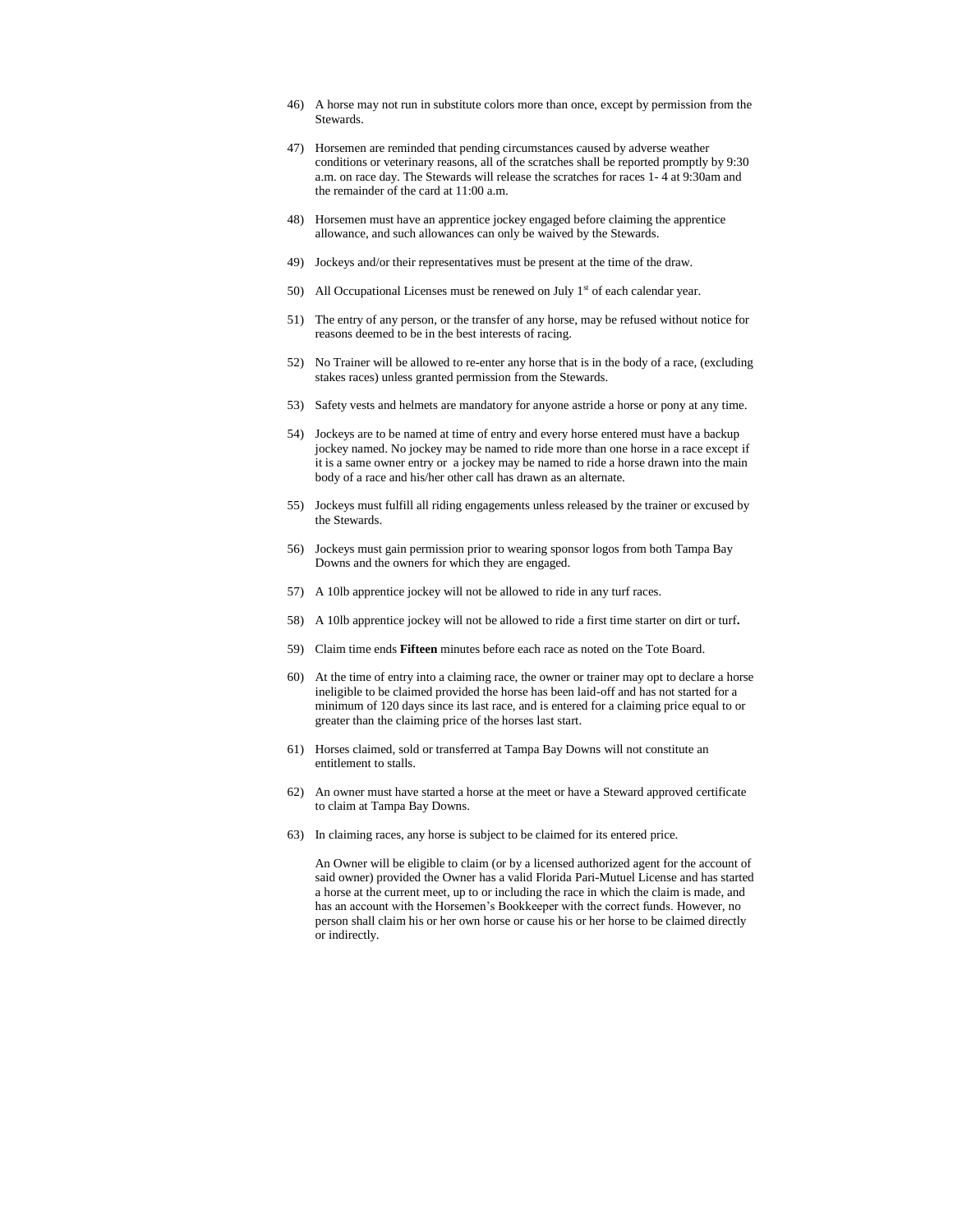- 64) **Any horse claimed at the current meet, shall for a period of 30 calendar days following the claim shall not start in a race for a claiming price less than the price for which it was claimed. The claim day shall not count, the following calendar day shall be the first day and the horse shall be entitled to be entered whenever necessary so that the horse may start on the 31st calendar day following the claim, for any claiming price. This rule shall apply to all races when the horse is entered for the claiming price.**
- 65) **Any horse claimed at the current meet shall not be sold or transferred to another owner or trainer except in a claiming race; for a period of thirty (30) days from the date of the claim.**
- 66) Any horse claimed at Tampa Bay Downs will NOT be permitted to race elsewhere until the conclusion of the Tampa Bay Downs meet at which it was claimed. If there is a scheduled break in live racing of at least 15 calendar days a horse may race elsewhere when such a break begins. A claimed horse may race elsewhere in stakes races with permission of the Stewards.
- 67) Voiding a Claim

(A) In the event a horse suffers a fatality during the running of the race, or is euthanized on the racetrack following the race, any claim made on that horse will be declared void.

(B) In the event a claimed horse is vanned off the racetrack following the race (discretion of the track veterinarian), that horse will be taken to the test barn. The successful claimant or trainer may request the claim to be voided by the Stewards within one (1) hour of the official off time of the race, except that the claim may not be declared void if the horse is vanned off the track due to an issue that is non-related to lameness, as determined by the track veterinarian.

( (C) In the event the claim is declared void by the Stewards, the horse will return to the custody of the original owner.

- 68) No dogs are permitted in the Stable Area.
- 69) Straw bedding is prohibited; however horses shipping in for stakes races may use straw bedding with prior approval from the Racing Secretary.
- 70) **All horses will be bedded on BAGGED shavings, NO EXCEPTIONS.**

 **Board of Stewards**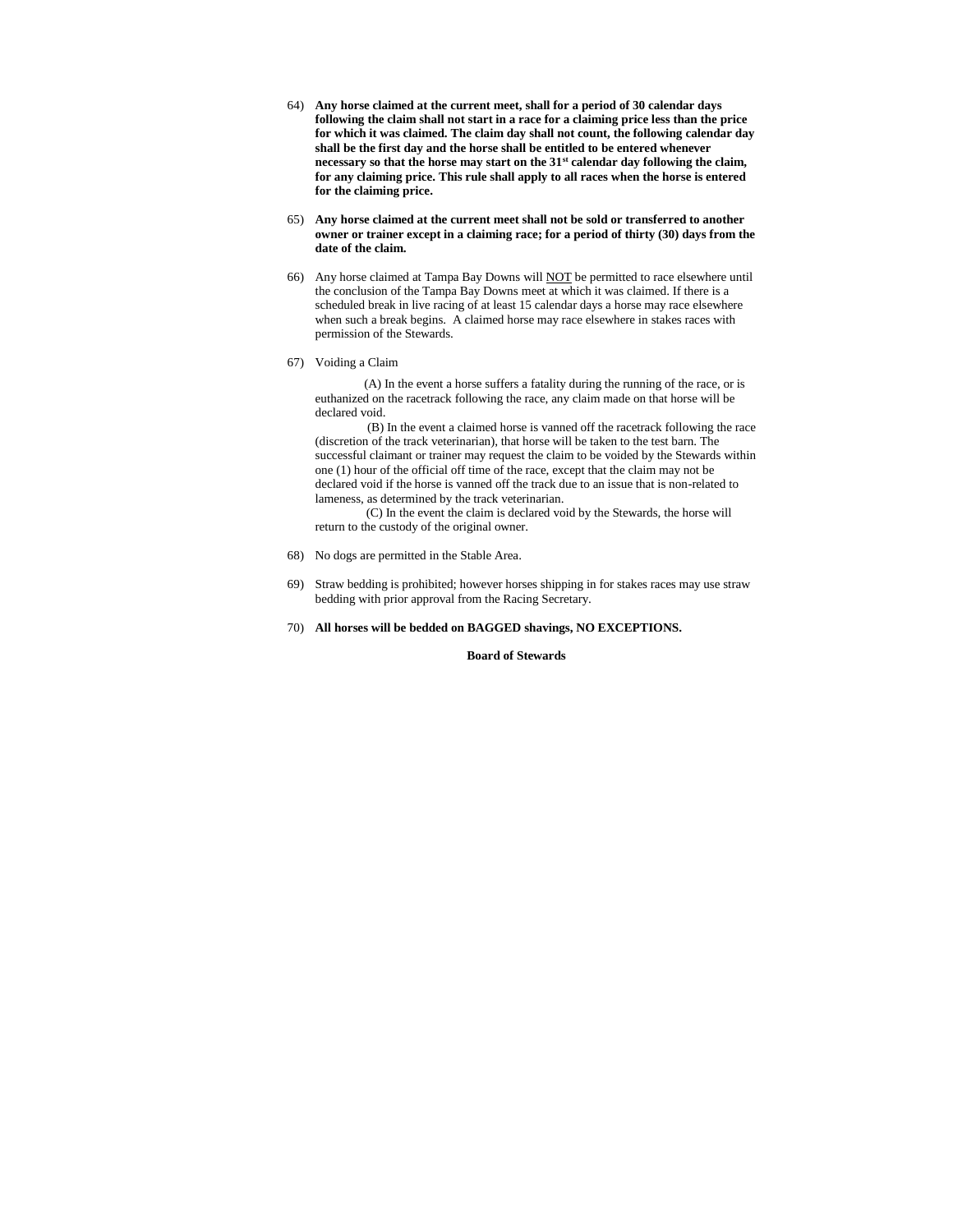# **STABLE AREA RULES AND REGULATIONS**

- 1) Sleeping in feed rooms and stalls is strictly prohibited. Rooms must be designated by the Stallman, and the individuals must be on the Trainer's badge list and properly licensed. Unauthorized individuals will be removed and ejected from the stable area.
- 2) No Trainer is to employ unlicensed workers. It is the Trainers responsibility to ensure that ALL employees are licensed and documented on their badge list.
- 3) All feed and/or tack rooms must be authorized and assigned by the stall superintendent before being occupied. Authorization includes a \$100.00 non-refundable fee for each tack room. Any person found occupying these rooms without the necessary permission is subject to a fine or suspension by the Stewards, or ejection from the grounds if the occupant is unlicensed.
- 4) Cooking in the tack rooms is strictly prohibited. Electrical hot plates, propane or other fuel source cooking appliances, toaster ovens electrical frying pans, indoor BBQ's and any other appliance not explicitly approved by Security are prohibited within any part of the shedrow, or barn. These items will be confiscated and violators will be subject to a fine or suspension.
- 5) Smoking is strictly prohibited within the barn, stalls, feed sheds, tack rooms, storage rooms, living quarters, and shedrows. Persons discovered to be in violation of the smoking regulations will be subject to penalties as stated below:

#### **First Offense: \$50.00 Second Offense: \$150.00 Third Offence: Indefinitely trespassed from the premises**

\*Ashtrays, makeshift ashtrays or cigarette butts found in the tack/feed rooms or shedrows will also result in a fine and/or room privileges being revoked.

#### **There are no provisions for warnings. Smoking-related offenses will remain on file for a period of one year.\***

- 6) Guests may be signed in at the Stable Area by the Owner, Trainer, Authorized Racing Officials, Veterinarians licensed by the state and jockeys with the proper credentials, unless such guests are deemed unacceptable by Tampa Bay Downs.
- 7) Guests may be permitted entrance to the Stable Area only through the gate designated for that purpose and shall be recorded in the visitor log by the Security Officer working that position.
- 8) All Guests/Visitors not in possession of current credentials must be issued a guest pass prior to entering the Stable Area in accordance with the provisions set out by TBD.
- 9) People responsible to sign in guests must be responsible to ensure:
- 10) The guest provided Security with valid Identification, which will be kept by Security until the guest pass is returned.
- 11) Guests MUST wear the "Visitors Pass" in plain view.
- 12) Guests MUST remain in the company of the person that signed them in at all times.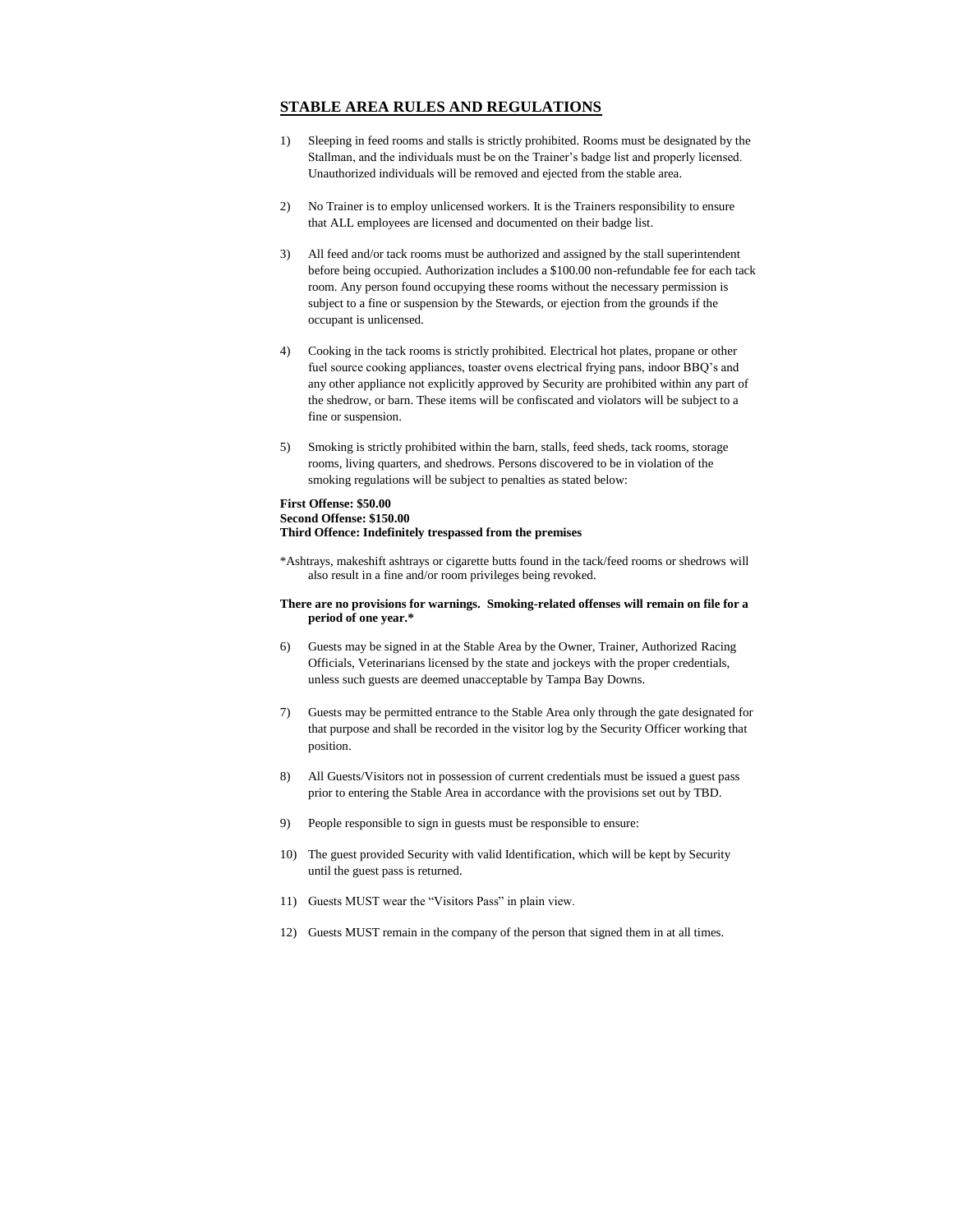- 13) Guests must obey and respect the rules and regulations as set forth by TBD.
- 14) Horses shall have the right of way at all times. Drivers shall obey the posted speed limit of 10 mph, and all other parking-related signs in designated areas. Persons failing to comply with the traffic rules and regulations will be subject to fines and/or loss of driving privileges.
- 15) No unloading of hay or straw prior to 10:00a.m. All delivery trucks must be parked outside the Stable Gate until training is finished.
- 16) No motorcycles are allowed in the Stable Area. All motorcycles must park at the Stable Gate.
- 17) No parking in front of manure pits at any time.
- 18) Manure is to be deposited and covered at all times in designated pit. Anyone found to be depositing trash of ANY kind in the manure pit will be fined accordingly.
	- **a) All trash must be bagged, tied and deposited into the dumpsters at the end of each barn – there will be no exceptions and fines will be levied against all barn occupants. Anyone found depositing trash elsewhere will also be fined.**
- 19) Any person found to be causing damage to the barns, stalls, bathrooms, feed room, tack room, or any property owned by TBD will be trespassed.
- 20) Please ensure the washrooms are kept clean and that everyone attempts to pick up after themselves in order to keep the washrooms clean, and in good working order. Any individual found to have caused damage to the washrooms will be evicted immediately.
- 21) Parking of ALL Stable Area personnel is permitted ONLY in designated areas. It is strictly forbidden to park or wash vehicles between the barns, manure pits and horse paths.
- 22) Horses MUST be walked to and from the track and not galloped along horse paths or shedrows.
- 23) No licensees, other than authorized personnel, are permitted under any shedrow where they are not employed or engaged in business without the permission of the trainer in control of that area.
- 24) All persons within the Stable Area shall wear on their persons in plain view at all times, a valid, current photo ID badge issued by TBD Security department. Also, it must be accompanied by a current valid State of Florida racing license. All guests must be issued a valid visitor's pass.
- 25) All persons entering the Stable Area shall produce a current, valid state license and TBD photo ID, or a current day's guest badge. In addition persons permitted to drive a motor vehicle into the Stable Area shall be responsible to ensure that all passengers are properly authorized to enter.
- 26) **ALL** vehicles must have the current applicable vehicle sticker affixed to the windshield. Vehicle stickers are available in the main Security Office located in the Grandstand.
- 27) Anyone driving a motor vehicle into the Stable Area shall have a valid and current driver's license and produce it on the request of a Security Officer.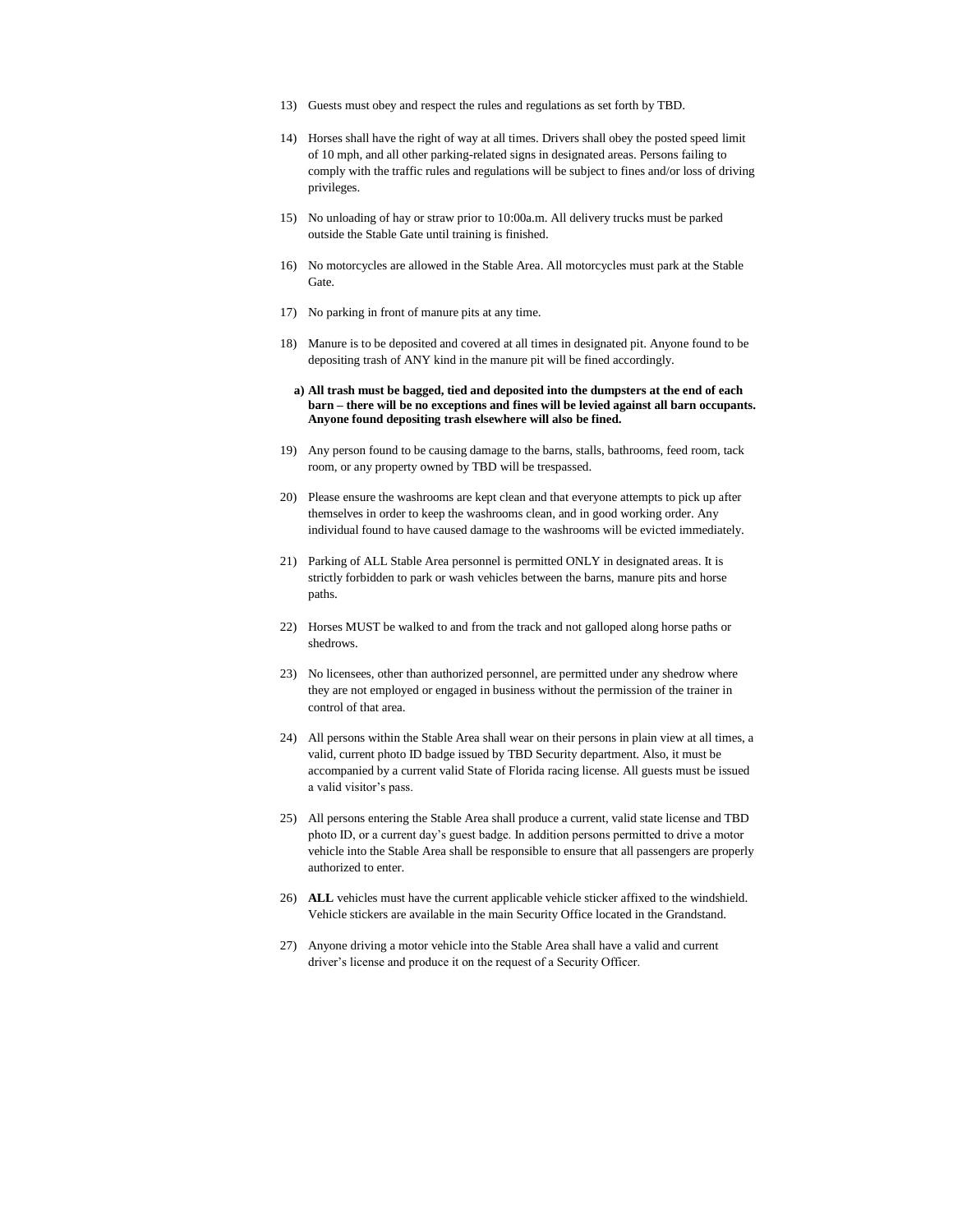- 28) All persons driving a motor vehicle that have neglected to stop when requested by Security will be documented and disciplinary actions will be taken.
- 29) All Stable Area traffic shall enter the stable gate designated for that purpose and will stop before entering for identification purposes. This includes pedestrian traffic.
- 30) ALL persons entering the Stable Area will be subject to random spot checks conducted by Security.
- 31) Operators of all motor vehicles must possess a current driver's license, current registration and proof of insurance.
- 32) No licensee shall carry or exhibit a deadly weapon or otherwise disturb the peace on the premises of the association.
- 33) Any licensee in accepting a license thereby consents to any search by persons in authority and releases the association of all claims of possible legal action and damages.
- 34) No licensee shall permit anyone else to use his/her photo ID badge or state racing license to gain entrance to the Stable Area. Violators will be subject to a fine and/or suspension of their license.
- 35) No Stable shall have in their employment any minor under 16 years of age, unless otherwise stated or permitted by the applicable laws of Florida and the DPMW.
- 36) All trainers are responsible to submit a current badge list to Security. It is solely the trainer's responsibility to immediately report ANY changes to that badge list during the time they are stabled at TBD. That includes new hires as well as terminated employees. Trainers found to be in violation of this specific rule will be fined.
- 37) No licensee shall have on his/her person or among their personal effects, while on the grounds, any electrical or mechanical device which may affect the performance of a horse.
- 38) No licensee shall have on his or her person or among his/her personal effects, while on the grounds of this association, a hypodermic syringe, or needle, or any syringe capable of having a needle attached.
- 39) No licensee shall have any medications or drugs that are prohibited under the Division's medication rules or any compounded medication not approved by FDA. Absolutely no medication bottles in which a syringe is needed to withdrawal the medication from the container is permitted.
- 40) No persons shall have in his/her possession or under their control any narcotics, hallucinogenic drugs or derivative thereof or any drug listed under the dangerous drug law of this state, unless a medical practitioner has specifically prescribed any of the above mentioned items.
- 41) He/she shall make such information known to the Security Department. Any persons found in possession of such items not meeting the specified requirements shall be ejected from the stable area and turned over to the local Sheriff's Office.
- 42) No person shall use profane or indecent language or exhibit improper conduct toward any Tampa Bay Downs Racetrack Official, employee, Security Officer, or any other person in authority while acting in the performance of his/her job duties.
- 43) All drugs and medication of any nature must at all times be stored in a locked cabinet or room and each bottle shall be properly labeled as to the contents.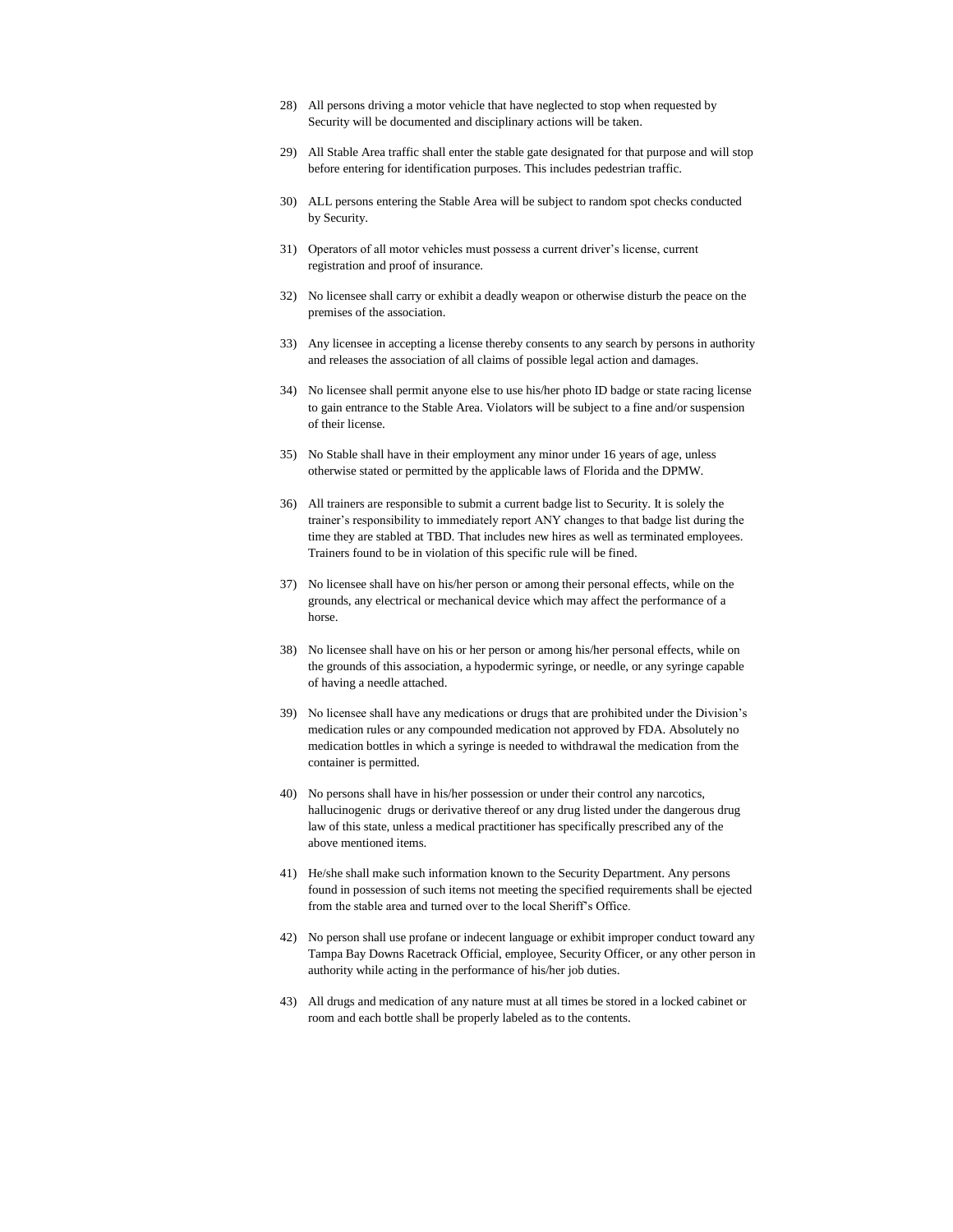- 44) Containers of liquid which hold flammable material ( i.e.- propane tanks or canisters) are prohibited in the barns, shedrows, feed rooms and tack rooms.
- 45) Flammables/combustibles must be stored in fire rated cabinets. (i.e. Cleaning supplies, bug spray, horse ointments, etc.).
- 46) Storage of gasoline, kerosene, and drums of alcohol, is not permitted anywhere within the stable area.
- 47) No heat lamps allowed in the stall, shedrow or tack room.
- 48) No oat cookers are allowed in the shedrow, stall or tack room of any barn.
- 49) All electrical equipment must be CSA or UL approved and inspected by Security (track electrician, if questionable) before permitted to be used in the Stable area. All equipment/appliances must be tagged and deemed safe. Trainers must list all appliances/equipment used in the Stable area with the Security Department. All equipment/appliances not tagged or recorded as approved by Security, will be confiscated and removed from the property.
- 50) Temporary electrical wiring shall not be used where it presents a fire hazard. Trainers must ensure that all extension cords used for fans and other devices are unplugged when not in use.
- 51) All electrical appliance and cords used in the Stable Area must meet safety requirement standards. (CSA or UL)
- 52) All electrical cords that are used outside must be heavy duty weather resistant outdoor extension cords.
- 53) One extension cord for one appliance. No multi outlet devices or receptacles are to be used. (CSA/UL approved power bars, with surge protection are acceptable).
- 54) Appliances MUST be unplugged and/or properly put away when not in use.
- 55) No articles are permitted to be around, or on top of the hot water tanks.
- 56) Trainers will provide pistol grip nozzles for use on all water hoses. No water hose is to be used without such a nozzle. Fines will be issued for persons not in compliance.
- 57) All Golf carts must be registered with Security and have the proper insurance documentation presented in order to be allowed to use the golf cart on Tampa Bay Downs property. A current and valid golf cart sticker will then be issued by security and affixed to the windshield of the golf cart.
- 58) No glass bottles or containers are allowed in the barn area.
- 59) Washing machines are prohibited on the backside per EPA regulations.
- **60) Portable round pens are prohibited on the backside without consent of the Stall Superintendent.**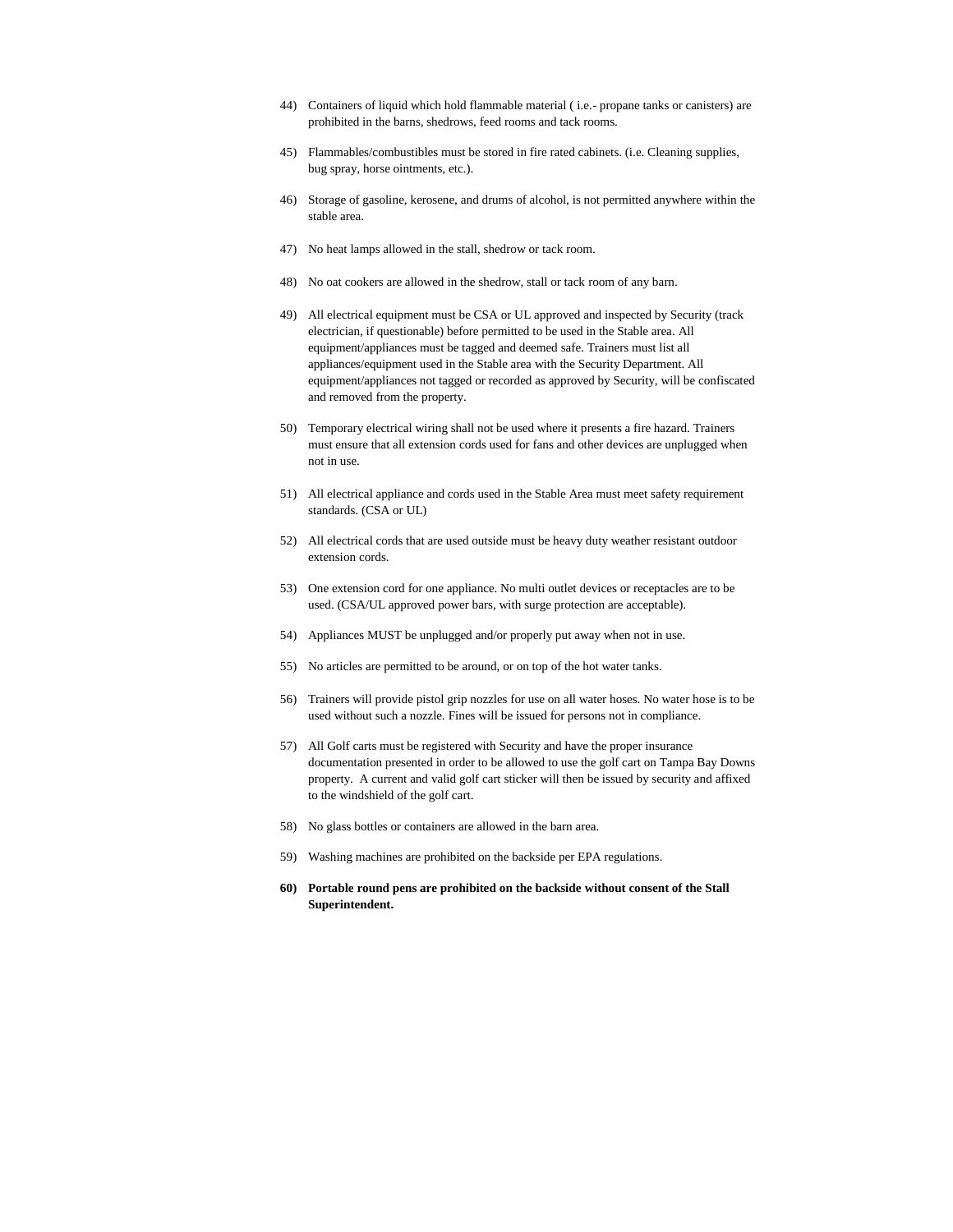#### **HORSEMENS SERVICES**

#### **Admission, Passes and Seating**

Any horsemen possessing an updated Florida racing license (with bar code) is entitled to free admission each racing day at Tampa Bay Downs. Entrance can be gained at any admission gate. Spouses of horsemen may obtain a photo identification badge from the front side security office, which will entitle them to free admission.

Horsemen with valid out-of-state racing license are entitled to free admission, with one guest, at designated entrances. Contact the Horsemen's Liaison at 813-855-4401 for more details. Please note that pass requests must be made no later than 11:00a.m.on race day.

A limited number of box seats are reserved each day for horsemen's use, with priority given to those horsemen with horses competing on that day's card, once again please contact the Horsemen's Liaison prior to 11:00a.m.

#### **Customer Service**

The Customer Service Stand is manned by trained staffers and is located near the Grandstand Entrance. Track location maps, betting guides, The Club and other racing-related informational flyers and pamphlets can be obtained at the Customer Service Stand open live racing days between the hours of 11:00a.m. through 3:00p.m. Overnights are available throughout the Grandstand and Clubhouse in designated bins and on the backside at the Security Gate and the Racing Office.

#### **Internet**

Those with internet access are invited to visit Tampa Bay Downs on the web. Tampa's web site contains entries, overnights, extras, results, news, past performances, photographs and condition books all updated on a regular basis. The site can be found a[t www.tampabaydowns.com.](http://www.tampabaydowns.com/)

#### **Stakes Luncheon**

Owners with horses entered in any of Tampa Bay Downs' scheduled Graded stakes races are entitled to complimentary dining (in the Skye Terrance Dining Room) for up to 6 people. Reservations must be made through the Horsemen's Liaison as far in advance as possible. Owners will be responsible for excess charges incurred should the party number be greater than 6 persons. On Tampa Bay Derby Day (Saturday, March 12, 2022) only owners with horses in the Tampa Bay Derby, Florida Oaks and The Hillsborough Stakes itself can be accommodated for lunch. On Florida Cup Day (Sunday, March 28, 2022) all owners and trainers are invited to enjoy a free catered buffet luncheon in the Trackside Pavilion.

#### **Video Tapes**

Videotapes of Tampa Bay Downs races can be purchased from Sportview Television, Inc. For purchasers providing their own videocassette, each race costs \$30 and includes a wide-angle pan shot and the head-on replay. Those without a videocassette add \$10. To order and pick-up a video tape contact the Horsemen's Bookkeepers Office at 813-855-4401 ext 1337 or the General Office.

#### **Photographs**

SV Photography is the official track photographer at Tampa Bay Downs. Photos may be ordered in the winners' circle or at their office located on the main floor of the Grandstand in the northwest corner of the building, or by calling 813-855-4401 ext 1246 during the racing season.

#### **Gift Shop**

All licensed personnel will receive a 10% discount at the On-Track Gift Shop in the Grandstand upon receipt of validated license.

#### **Horsemen Alerts**

Any Horseman who would like to sign up for the Racing Office Text message alerts system can text the word **tamracing to 95577.**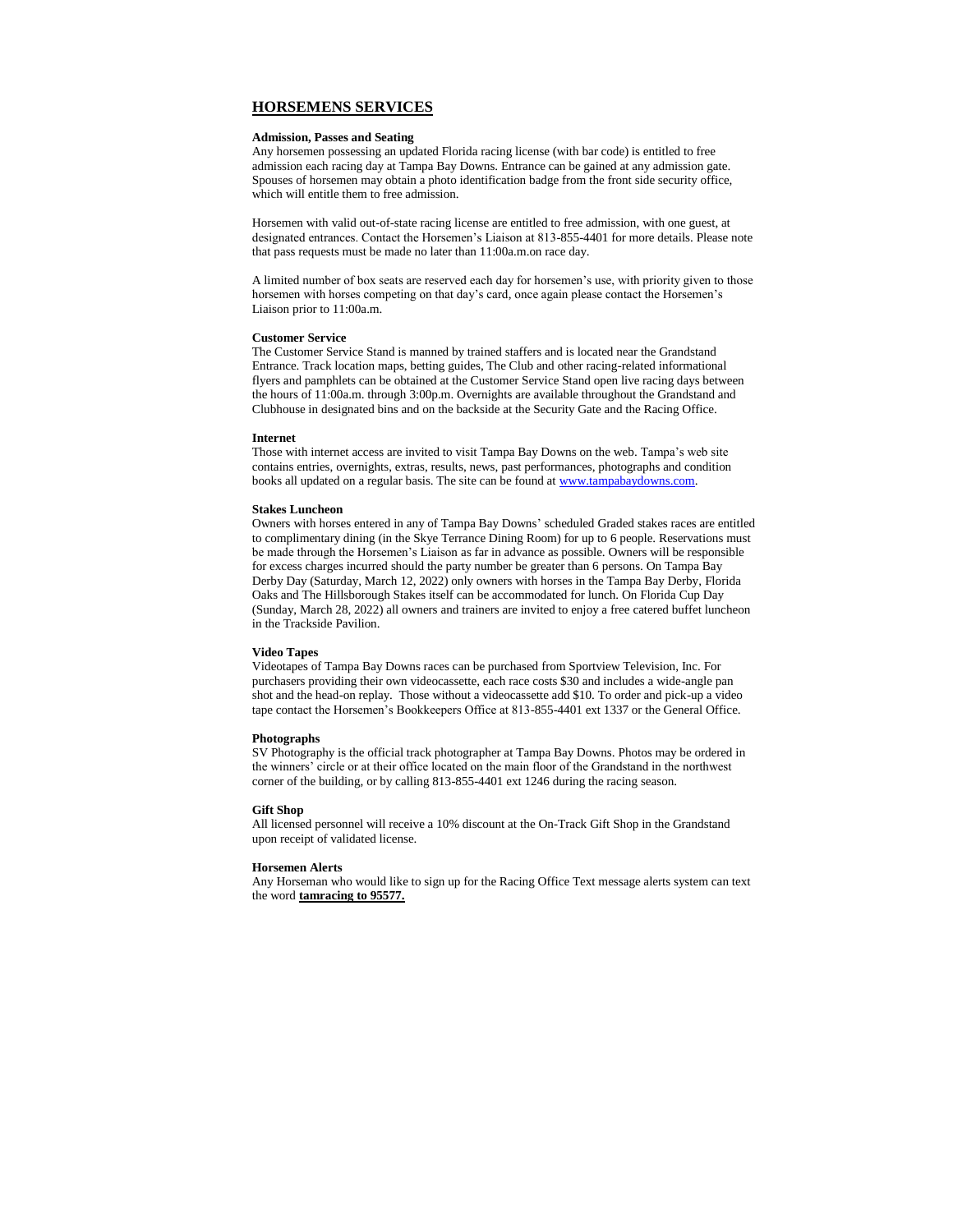# **IMPORTANT NOTICES**

The following State and Federal statutes are applicable in the prosecution in Criminal court of any fraudulent and corrupt practices in relation to racing in this state.

**Florida Statue 550.235** – Conniving to prearrange result of race; stimulating or depressing horse. Any person who shall influence or have an understanding or connivance with any owner, jockey, groom or other person associated with or interested in any stable, horse, or race in which any horse participates, to prearrange or predetermine the results of any such race, or any person who shall stimulate or depress a horse for the purpose of affecting the results of a race, shall be guilty of a felony of the third degree, punishable as provided in Chapters 775.082, 775.083, and 775.084.

**U.S. Criminal Code – Section 224;** Bribery in Sporting Contests. Whoever carries into effect, attempts to carry into effect, or conspires with any other person to carry into effect any scheme in interstate commerce to influence, in any way, by bribery any sporting contest, with knowledge that the purpose of such scheme is to influence by bribery that contest, shall be fined not more than \$10,000, or imprisoned not more than five years, or both.

**U.S. Criminal Code – Section 1084**; Transmission of Wagering Information; penalties. Whoever being engaged in the business of betting or wagering knowingly used a wire communication facility for the transmission in interstate or foreign commerce of bets or wagers or information assisting in the placing of bets or wagers on any sporting event or contest, or for the transmission of a wire communication which entitles the recipient to receive money or credit as a result of bets or wagers, or for information assisting in the placing of bets or wagers, shall be fined not more than \$10,000,or imprisoned not more than two years or both.

#### **61D-2.023 Animal Welfare**

The trainer or custodian is responsible to submit a report of the death of any race horse within 18 hours to the Florida Division of Pari-Mutuel Wagering.

#### **The notification shall contain at least the following information:**

- 
- 
- 1. Track/facility where death occurred; 5. Reporting person's name and telephone number; 2. Incident date/time; 6. Stable name, address, and telephone number; 6. Stable name, address, and telephone number;
	-
- 
- 
- 3. Horse registered name; 7. Trainer's name and telephone number;
- 4. Tattoo or microchip number; 8. Location of deceased animal

# **IMPORTANT NOTICES**

1. Any owners or trainers stabled at Tampa Bay Downs found to have directly or indirectly sold a horse for slaughter will have his or her stalls permanently revoked.

Any licensee/person found to have directly or indirectly sold a horse for slaughter will not be allowed to participate at Tampa Bay Downs in any capacity.

Tampa Bay Downs requires its horsemen to conduct due diligence on those buying horses and encourages them to support rescue and adoption efforts by finding humane ways of dealing with horses unable to continue racing.

2. Any owners or trainers stabled at Tampa Bay Downs found to have directly or indirectly shipped a horse via a cargo ship will have his/her stalls permanently revoked.

Any licensee/person found to have directly or indirectly shipped a horse via cargo ship, will not be allowed to participate at Tampa Bay Downs in any capacity.

Tampa Bay Downs requires its horsemen to conduct due diligence to ensure horses are transported safely by humane methods.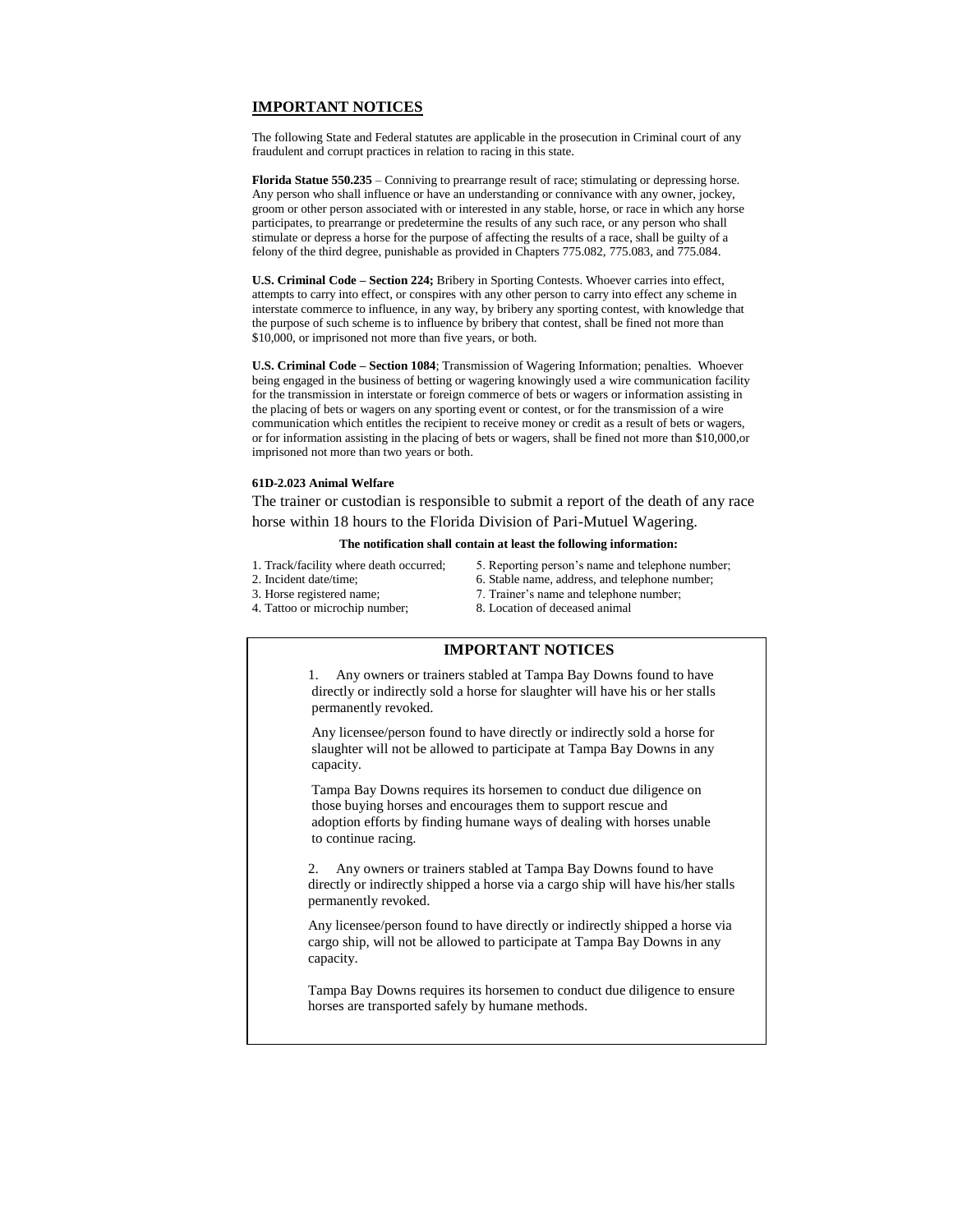# **IMPORTANT MEDICATION RULES**

Florida Rule 61D-6.008 Permitted Medications for Horses.

(1) The prescription medications defined in this rule shall be permitted under the conditions set forth to conserve and protect the health of the horse, which is entered to race. All such medications shall be procured and administered by a licensed veterinarian except where a valid prescription or dispensing occurs in compliance with the requirements of Chapter 474, Florida Statutes.

(2) (a) Phenylbutazone may be administered to a horse providing:

- 1. The phenylbutazone is not administered closer than 24 hours prior to the officially scheduled post time of the race; or
	- 2. The post time race serum sample of such a horse contains less than 2 micrograms
	- (mcg) of phenylbutazone and its metabolites per milliliter (ml) of serum.

(b) When the post race serum sample of such horse contains an amount of phenylbutazone and its metabolites equal to or in excess of 2 micrograms, but less than 5 micrograms per milliliter of serum, the trainer as the absolute insurer of the horse, shall be subject to the following penalties:

- 1. First violation in a 12-month period \$250.00 fine.
- 2. Second violation in a 12-month period \$500.00 fine.

3. Third or subsequent violation in a 12 month period - \$1,000.00 fine and suspension of any division license 0 to 15 days.

 (c) When the post-race sample contains an amount of phenylbutazone and its metabolites equal to or in excess of 5 micrograms per milliliter of serum the trainer as the absolute insurer of the horse, shall be subject to the following penalties:

1. First violation in a 12-month period - \$500.00 fine and suspension of any division license 0 to 15 days.

2. Second violation in a 12-month period - \$1,000.00 fine and suspension of any division license up to 30 days.

3. Third or subsequent violation in a 12-month period - \$1,000.00 fine and suspension of any division license up to 60 days.

**For up-to-date information about medication rules in the State of Florida please contact the state websit[e www.myflorida.com.](http://www.myflorida.com/)**

- **Florida Rule 61D-6.008 Permitted Medications for Horses.**
- **Florida Rule 61D-6.011 Racing Horse Drug and Substance Classification System and Penalty Schedule**

# **IMPORTANT TATTOO INFORMATION**

Foals of 2016 and older who are not tattooed and who currently do not have a microchip (by January 1, 2020) will need to contact the Jockey Club 800-444-8521 to obtain a microchip. The Jockey Club issued microchip must be inserted into the horse and listed on the foal papers before the horse is Digitally Tattooed prior to its first race.

- Like the current tattoo system, TRPB Identifiers will come to your barn, then scan the microchip to pull up the digital copy of the foal papers and verify the markings prior to your being allowed to race. Additionally, the TRPB Identifiers will take a series of photographs of your horse.
- The TRPB identification fee will remain the same \$80.
- PLEASE NOTE: If you have an older horse (2016 or older) which is not tattooed and does not have a Jockey Club issued microchip inserted in the horse, please make arrangements prior to year end to either be tattooed or microchipped. If not, your horse will not be able to be identified nor will it be allowed to race (until a Jockey Club issued microchip has been inserted and the horse has been identified by a TRPB Identifier).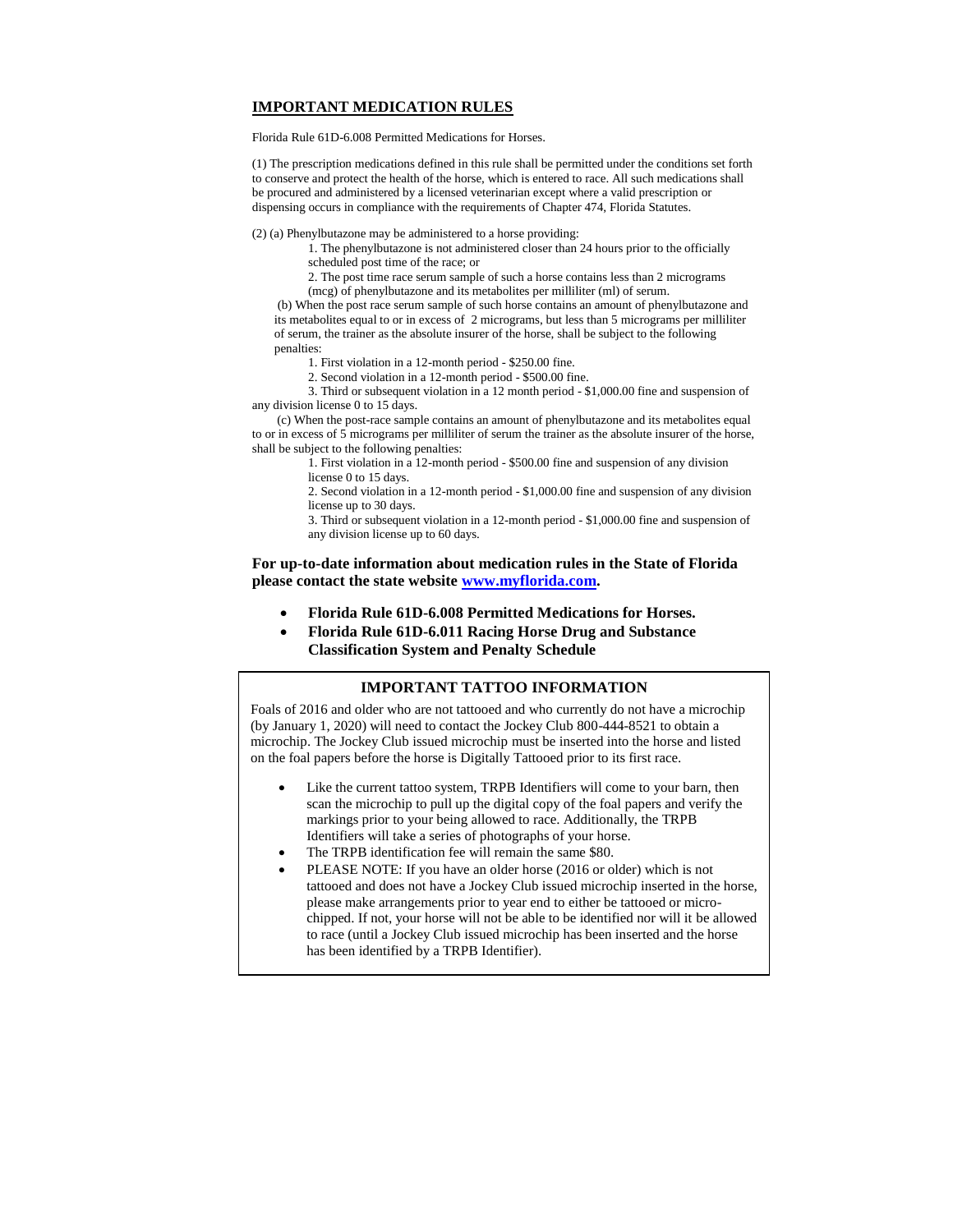#### **Third Party Salix Administration Procedures**

Effective November 28, 2015 the administration of Salix (Furosemide) to a horse on race day will be performed by Designated Veterinarians contracted by Tampa Bay Downs, and according to the following rules and procedures.

- 1) The only medication allowed to be administered to a horse within 24 hours of its race is Salix. **Exceptions: All two-year-olds and horses in races where points for entry into the Kentucky Oaks and/or the Kentucky Derby.**
- 2) The administration of Salix to a horse is by a designated Veterinarian contracted by Tampa Bay Downs and who do not practice on the grounds.
- 3) Horses shall be administered Salix on the grounds of the Association, in their assigned stalls.
- 4) Trainers are responsible for having their representative present and available and properly licensed, when the designated Veterinarian arrives to treat their horse.
- 5) The Salix clerk will prepare a list of all horses scheduled to receive Salix and their location.
- 6) The Veterinarian designated to administer Salix will identify the horse by its tattoo number, record the time of administration for each horse treated, and make a written report to the Salix coordinator.
- 7) Salix will be administered by IV only.
- 8) Under no circumstances will Salix be permitted to be administered to a horse within four hours of a race.
- 9) A horse that is entered on Salix and does not receive Salix will not be permitted to race, absent mitigating circumstances; trainers will be subject to a fine.
- 10) Horses stabled off the grounds arriving late for Salix shall be scratched. Trainers shall be subject to a fine.
- 11) Trainers not requesting the use of Salix shall declare their horse off Salix at the time of entry, and must fill out the proper forms.
- 12) The Salix coordinator will be responsible for determining a horse's eligibility for the use of Salix and obtaining and verifying the proper documentation for a  $1<sup>st</sup>$  time Salix horse.
- 13) All Salix fees (\$25.00 per race) will be deducted from the owner's horsemen's account.

**If you or someone you know has a gambling problem call: 1-800-426-7711 A toll-free, confidential 24-hour Help Line. WARNING SIGNS Thinks constantly about gambling Increase bets to sustain a thrill Exhibits agitation when cutting back Gambles as an escape Chases losses Lies to conceal activity Finances bets through illegal acts Jeopardizes significant relationships Relies on financial bailout Fails in an effort to control or stop gambling Florida Council on Compulsive Gambling, Inc.**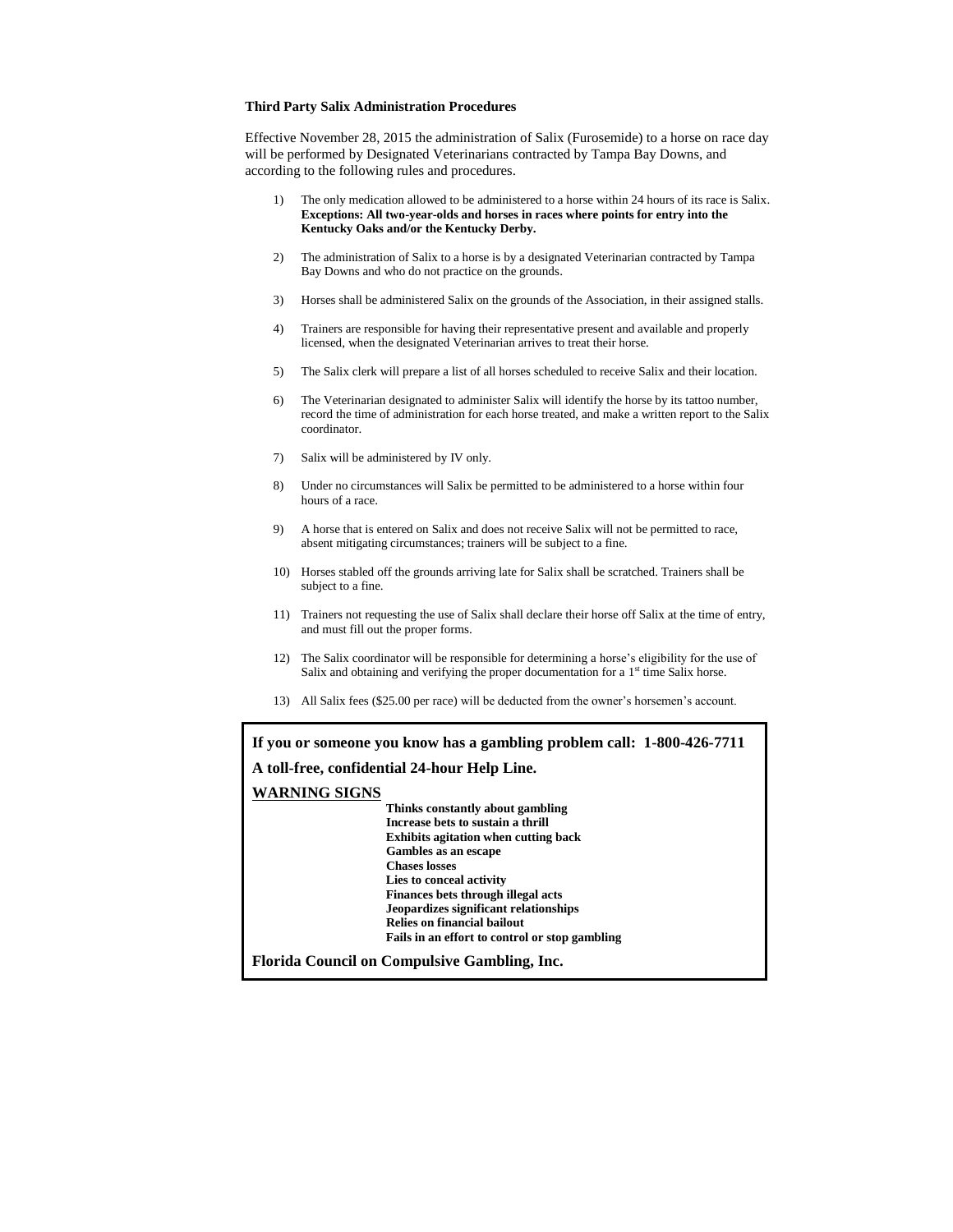#### **TCO² TESTING Effective Immediately**

Total Carbon Dioxide Testing: In order to prevent the overage of TCO<sup>2</sup> in horses, Tampa Bay Downs, Inc. tests for elevated levels total carbon dioxide (TCO<sup>2</sup>) in blood serum. Tampa Bay Downs, Inc. management may test any horse or horses from any race on a random basis. Tampa Bay Downs, Inc. may increase or reduce the number of horses tested at their discretion.

Should an owner, trainer, or any person responsible for the horse refuse or fail to permit the taking of the pre-race blood sample that action shall result in the horse being scratched from that race. This refusal shall be considered a violation of the total carbon dioxide level rule (see penalties below). At the sole discretion of the designated Tampa Bay Downs, Inc. testing veterinarian, any horse deemed so fractious as to endanger itself and/or the human handlers shall be excused from prerace testing, and shall, at the discretion of the stewards and/or Tampa Bay Downs, Inc. be subject to post-race blood and urine test sample acquisition and testing.

Upon completion of analysis by Bay Care Laboratory of Florida or any other qualified laboratory chosen by Tampa Bay Downs, Inc., any horse found to have a blood serum total carbon dioxide (TCO²) level of 37 millimoles per liter of plasma or higher shall be deemed to be positive for the presence of elevated TCO² and shall be subject to the following penalties:

**First offense** – The first horse in a trainer's care whose pre-race total carbon dioxide (TCO²) level is 37 millimoles per liter of blood plasma or more shall be subject to the following penalties \$2,000.00 fine also, "earned surveillance" for a period of thirty (30) days. Such earned surveillance shall require that any horse the trainer intends to race at Tampa Bay Downs, Inc. be placed under surveillance for twenty-four (24) hours prior to the race in which the trainer's horse(s) is entered to compete. Such earned surveillance may include, but not be limited to, the placement of security cameras and observation by Tampa Bay Downs, Inc. security officers. The cost of the additional security shall be borne by the trainer and/or owner.

**Second offense** – For the second horse in the same trainer's care whose pre-race total carbon dioxide (TCO²) levels are 37 millimoles per liter of blood plasma or more, the trainer shall be deemed to be a persistent offender. The trainer shall be fined \$5,000.00 and prevented from entering a horse at any Tampa Bay Downs, Inc. owned or managed facility race meet for the period of thirty (30) race days beginning with the day the trainer is notified of the test results.

**Third offense** – For the third test result of a horse in the same trainer's care that results in a total carbon dioxide (TCO²) of 37 millimoles per liter of blood plasma or more, the trainer of said horse shall be notified of the test results and shall be fined \$10,000.00 and expelled from Tampa Bay Downs, Inc. for six (6) months, and shall be precluded from entering any horse within his/her care for six (6) months at any Tampa Bay Downs, Inc. owned or managed facility.



Retirement of Tampa, Inc., a  $501(c)(3)$  non-profit organization dedicated to the safe retirement, retraining and adoption of Tampa's racing Thoroughbreds. T.R.O.T. recognizes the potential and worth that retiring Thoroughbreds have to offer, and is able to assist their transition to the next phase of their career.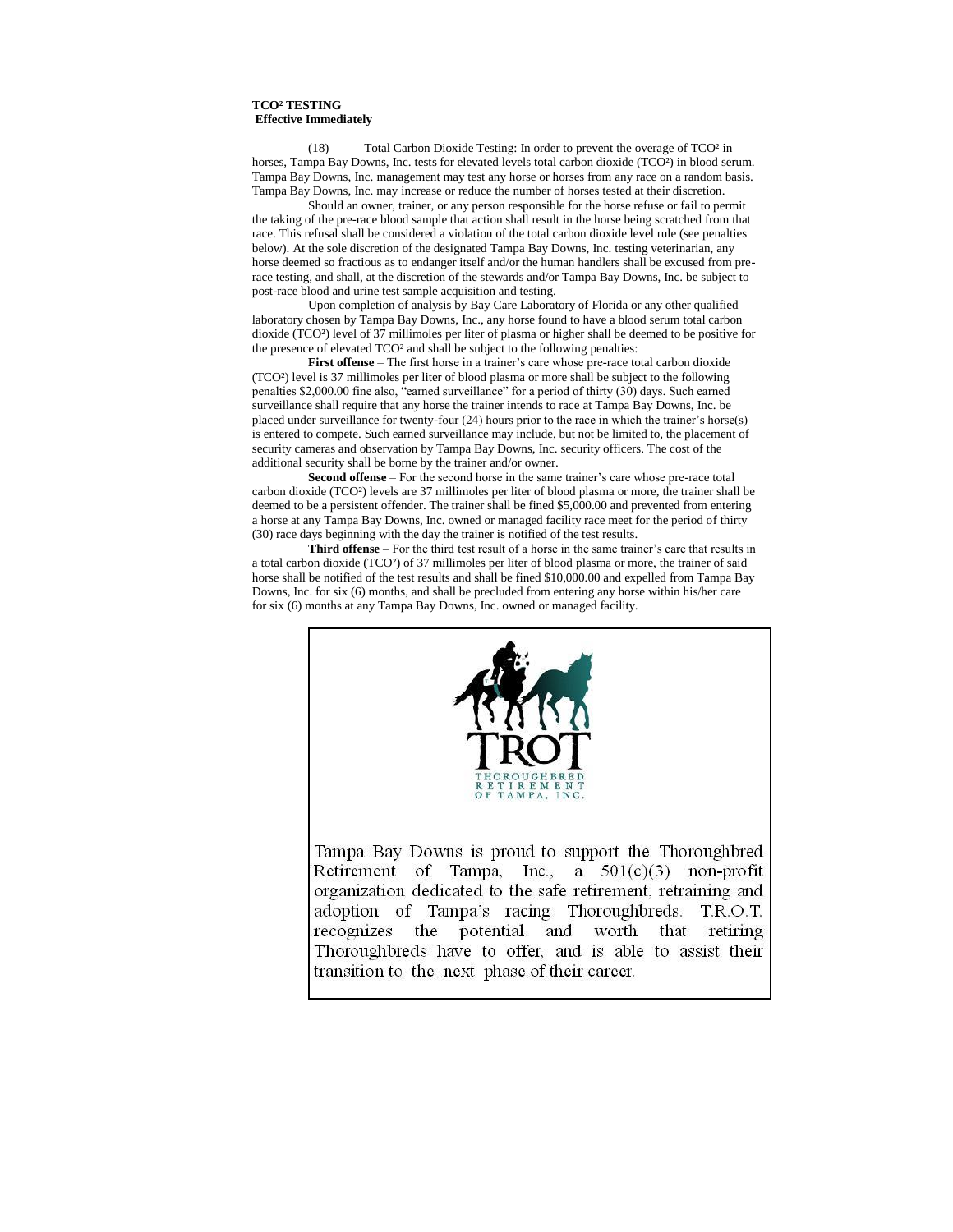# **CLENBUTEROL**

# CLENBUTEROL USE IS PROHIBITED IN RACING

- 1. Clenbuterol use is prohibited in training unless the following conditions are met.
	- a. The prescription for Clenbuterol is made for a specific horse based on a specific diagnosis. The prescription and volume dispensed cannot exceed a treatment period of thirty (30) days.
	- b. The practicing veterinarian must provide a copy of the prescription and diagnosis to the Tampa Bay Downs Track Veterinarian for review and approval. The horses may not receive Clenbuterol before approval is issued.
	- c. Trainers must make daily notification to the track veterinarian of horse(s) having been administered Clenbuterol. Notification shall be made on a form and by a deadline designated by Tampa Bay Downs.
	- d. A horse administered Clenbuterol shall be placed on the official Veterinarian's List. The horse must meet the following conditions for removal from the list, including a timed workout observed by the Track Veterinarian and blood and urine sampling. Both samples must have no detectable Clenbuterol. The testing costs shall be paid by the owner(s) of the horse.
	- e. The horse may not be entered to race until all requirements have been completed in subsection (d).
	- f. If Clenbuterol is detected in a horses out of competition sample and appropriate notification as outlined in subsection 1(a) or (b) was not completed, the horse shall immediately be placed on the official Veterinarians List pending the outcome of an investigation. The horse shall be required to meet all conditions for removal from the Veterinarians List outlined in subsection 1(d), above.
	- g. The confirmation of Clenbuterol in a test sample of a horse without a valid prescription constitutes a violation of Tampa Bay Downs House Rules.
	- h. ARCI uniform classifications guidelines and recommended penalties shall apply.
	- i. Possession of Clenbuterol without a valid Veterinarian's prescription is a violation of Tampa Bay Downs House Rules.

**Violators subject to fines and/or suspensions.**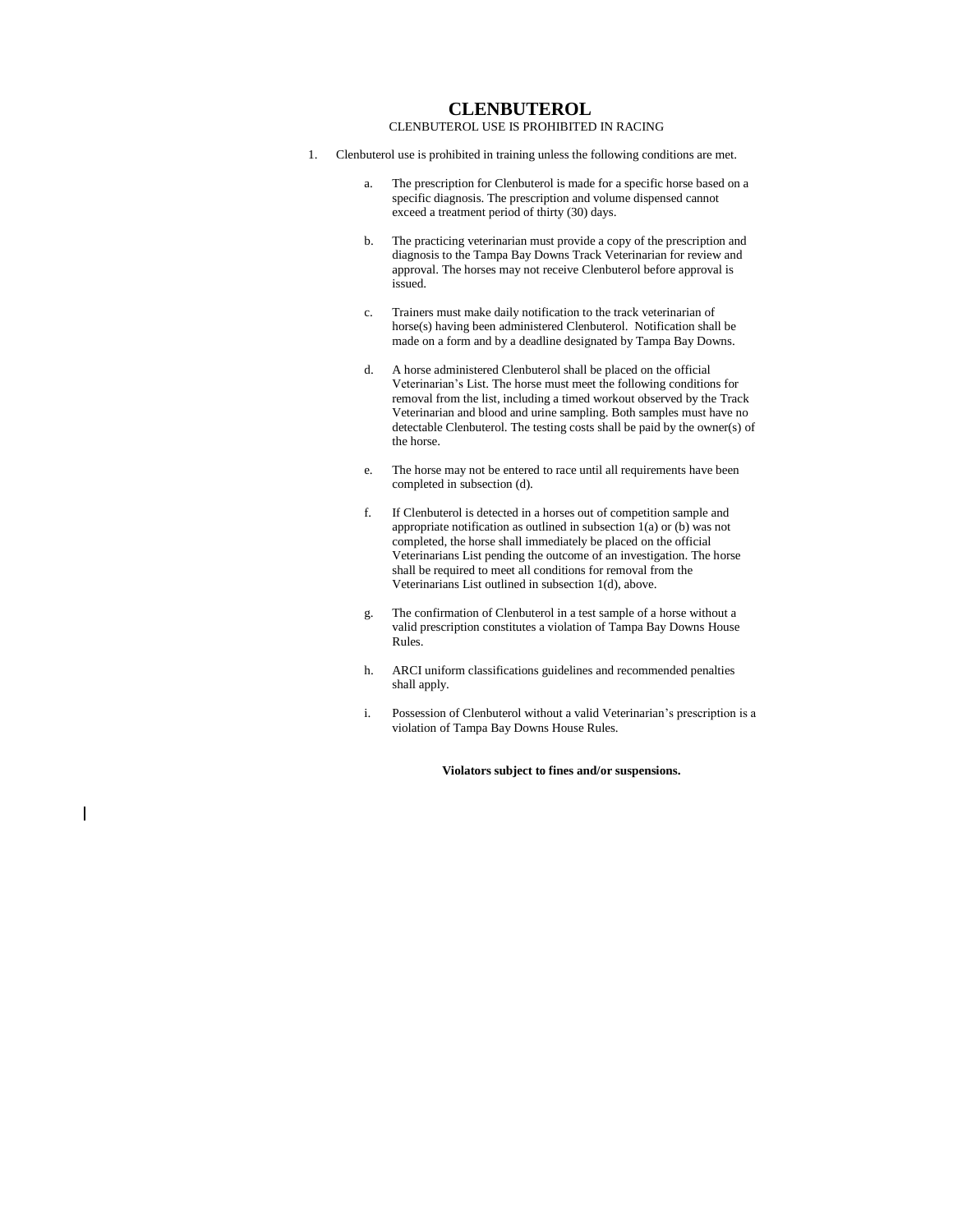

# **TAMPA TURF TEST**

# **Starter Turf Handicap**

For Fillies & Mares Four Years Old & Upward which have started for a claiming price of \$16,000 or less in 2021

# **FILLIES & MARES**

| January 01  | One Mile (Turf)          |
|-------------|--------------------------|
| January 22  | One Mile $& 1/16$ (Turf) |
| February 26 | One Mile $& 1/8$ (Turf)  |
| March 26    | One Mile $& 3/8$ (Turf)  |

\$22,000 (Inc. \$1,000 F.O.A) Noms Close Dec 26 \$23,000 (Inc. \$1,000 F.O.A) Noms Close Jan 16 \$24,000 (Inc. \$1,000 F.O.A) Noms Close Feb 20 \$25,000 (Inc. \$1,000 F.O.A) Noms Close Mar 20

Weights to be announced prior to each race (Starters to be named through the entry box at the usual time of closing)

# (HIGH WEIGHTS PREFERRED)

**TBD MAY REQUIRE A MINIMUM OF 8 SEPARATE BETTING INTERESTS OR A RACE MAY BE CALLED OFF**

| NAME OF HORSE | SEX/<br>$\mathbf{AGE}$ | <b>OWNER</b> |
|---------------|------------------------|--------------|
|               |                        |              |
|               |                        |              |
|               |                        |              |
|               |                        |              |

Trainer Phone #

# **FORWARD ALL NOMINATIONS TO**: PHONE:

Allison De Luca, Director of Racing (813) 855-4401

Tampa Bay Downs (800) 200-4434 P.O. Box 2007 FAX: Oldsmar, Florida 34677 (813) 854-2438